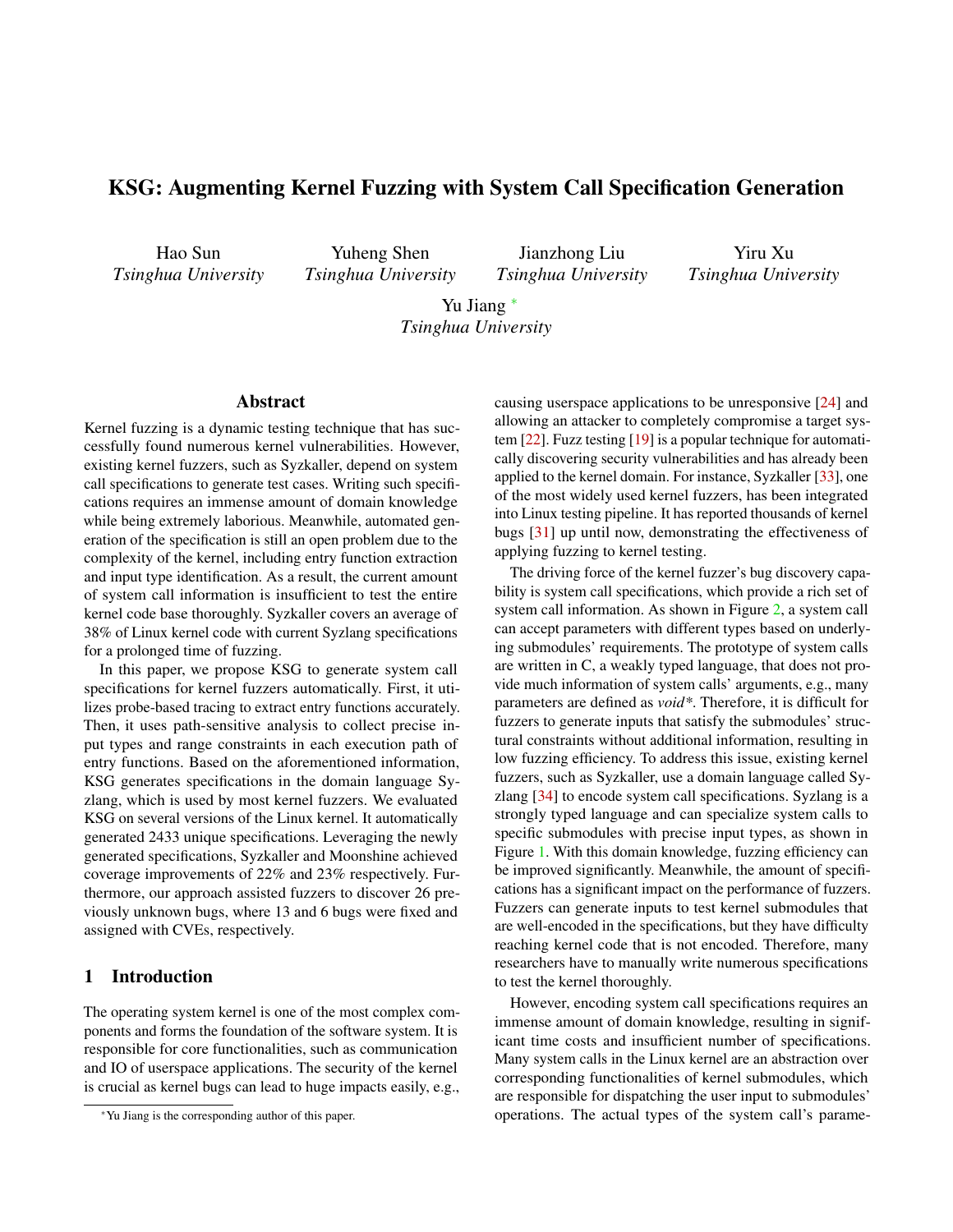ters depend on the specific invoked submodule. Therefore, most specifications are encoded for specific submodules, e.g., *dev\_loop.txt* in Syzkaller is specifications for *loop* device. In order to encode specifications manually, the following different aspects of domain knowledge are required: (1) the precise input types of system call used by the submodule; (2) the range constraints on specific input parameters; (3) the domain language used by fuzzers for specifications. However, the large amount of kernel submodules and the complexity of the input types make it difficult to encode specifications for a wide range of kernel functionalities. Consequently, most specifications are written by kernel experts, but the extensive manual effort required has caused specification shortage. Based on the coverage data reported by Syzbot's dashboard [\[32\]](#page-13-3), Syzkaller covers an average of 38% of Linux kernel code with the current Syzlang specifications for a prolonged time of fuzzing. Several recent works perform automatic specification generation [\[4,](#page-11-0) [6,](#page-12-3) [11\]](#page-12-4), but they are either designed for particular system calls or close-sourced scenarios. In order to further reduce manual efforts, we need to generate specifications for more system calls and their corresponding submodules.

Source code analysis can be used to generate specifications effectively, but several challenges need to be addressed due to the complexity of the Linux kernel. First, extracting entries that should be analyzed is difficult because entries can be registered dynamically. In order to generate specifications for specific submodules, we need to analyze submodules' operations invoked by system calls, and we refer to these operations as *entries*. However, entries can be registered dynamically in many scenarios, for instance, during kernel initialization and module loading. Consequently, it is challenging to extract entries using current static analysis methods. Second, the input types of entries can vary in different execution paths, resulting in difficulties identifying them. The functionalities of kernel submodules are complex, while the number of entries for accessing them is limited. In consequence, the submodules' entries can accept different input types across execution paths. We need to collect input types and corresponding range constraints in each execution path of every entry, which poses significant complexity to the analysis. Finally, to generate specifications in domain languages used by kernel fuzzers, we need to perform syntax mapping and semantic encoding based on the collected information.

To address the aforementioned challenges, we propose KSG (Kernel Specification Generator) to automatically generate system call specifications for kernel fuzzers. KSG mainly contains three steps. First, in order to extract submodules' entries without being bound to their implementation details, KSG utilizes a probe-based tracing with Linux *eBPF* [\[2\]](#page-11-1) and *kprobe* [\[13\]](#page-12-5). Based on the extracted entries, KSG uses pathsensitive analysis to collect precise input types and range constraints in each execution path of entries, which is based on Clang Static Analyzer (CSA) [\[20\]](#page-12-6). Finally, based on the gathered information, KSG generates system call specifica-

tions in domain language Syzlang, which is used by most kernel fuzzers, to improve the fuzzing efficiency. We evaluated KSG on multiple versions of Linux kernel. It generates 8 specialized calls per minute, with a total of 2433 specialized calls generated in 5 hours, 1460 of which are new to existing specifications. Leveraging the generated specifications, Syzkaller and Moonshine's [\[23\]](#page-12-7) coverage are improved by 22% and 23%, respectively. Furthermore, KSG assisted fuzzers to discover 26 previously unknown bugs, with 13 and 6 were fixed and assigned with CVEs, respectively.

Overall, we make the following technical contributions:

- We propose an analysis approach for system call specification generation. It incorporates multiple techniques to precisely collect submodules' entries and their types and range constraints on each execution path.
- We designed and implemented KSG, which extracts submodules' entries with *eBPF* and *kprobe* and performs path-sensitive analysis based on Clang Static Analyzer. Leveraging the collected information, KSG generates specifications in Syzlang for kernel fuzzers.
- The evaluation result shows that KSG generated 2433 specifications in total, which can improve the coverage of Syzkaller and Moonshine by 22% and 23% respectively, and assisted fuzzers to find 26 new bugs.

## 2 Background and Related Works

## 2.1 Kernel Fuzzing

Fuzz testing is an automated vulnerability discovery approach. Its idea is to continuously generate input to trigger program crashes with the assistance of various sanitizers [\[27,](#page-13-4) [28\]](#page-13-5). Within each fuzz loop, the fuzzer selects the seed from the given corpus with certain guided strategies [\[5,](#page-12-8) [25\]](#page-12-9). Then, it mutates the seed by combining multiple mutation operators, and feeds the generated input to the target program for execution [\[7,](#page-12-10) [16\]](#page-12-11). Meanwhile, the fuzzer collects interesting program behavior, e.g., coverage [\[3\]](#page-11-2), to determine whether an input is valuable for further mutations, thus continuously optimizing the fuzzing campaign. Take AFL [\[15\]](#page-12-12) for instance. It is a coverage-guided userspace program fuzzer that has found hundreds of vulnerabilities in widely-used libraries. Many works optimize each part of the fuzz loop [\[1,](#page-11-3) [17,](#page-12-13) [18,](#page-12-14) [36,](#page-13-6) [40\]](#page-13-7). For instance, RIFF [\[37\]](#page-13-8) moves computations done originally at runtime to instrumentation time, thus reducing the instrumentation code while utilizing vector instructions to improve throughput. Consequently, its coverage measurement mechanism can reduce fuzzing overhead significantly.

The overall process used in kernel fuzzing is similar to that used in userspace, but each specific part can be different due to the complexity of the kernel. Specifically, the idea of kernel fuzzing is to generate high-quality input to trigger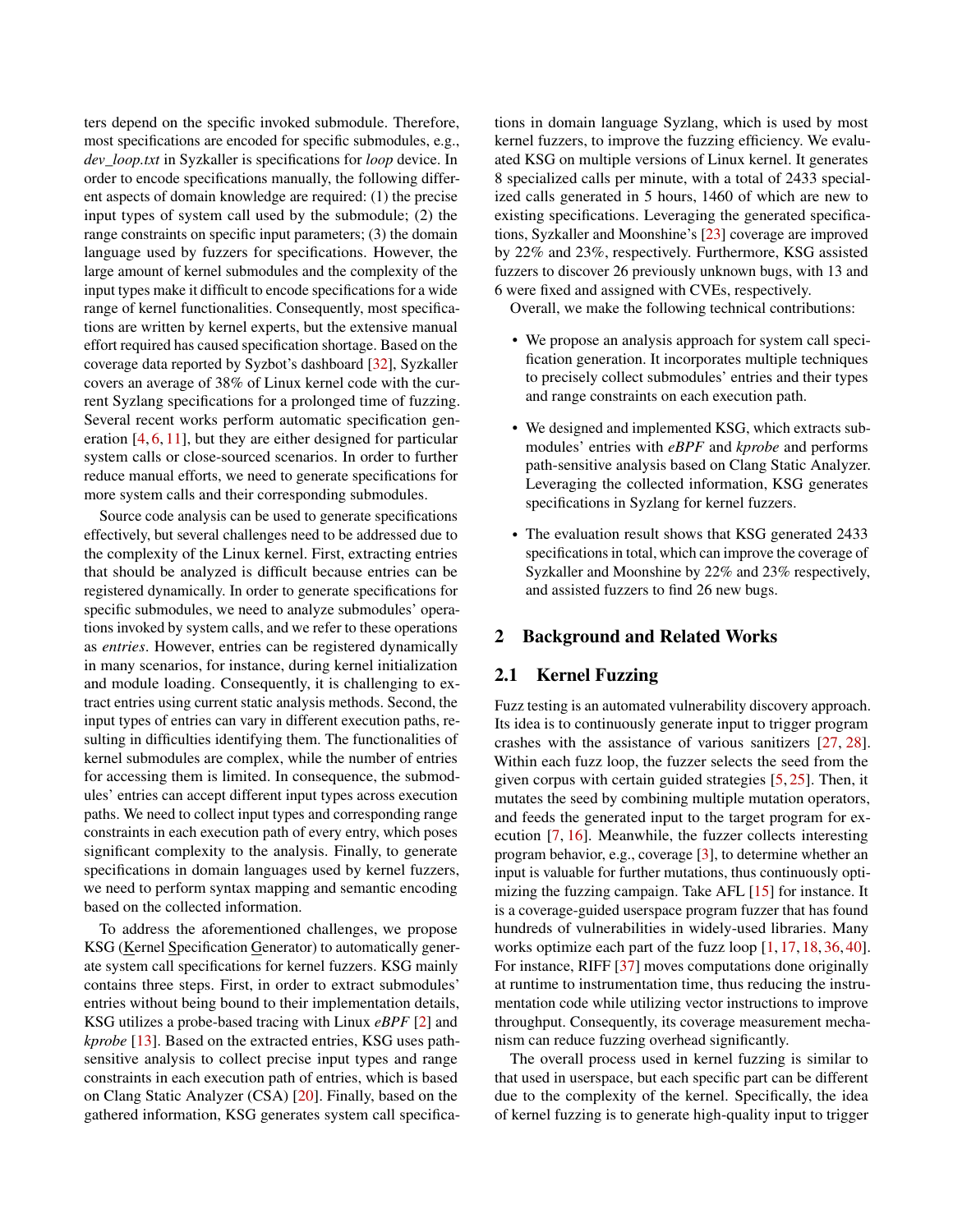kernel crash assisted with kinds of kernel sanitizers [\[8,](#page-12-15) [9\]](#page-12-16), which is the same as a standard fuzz loop. However, unlike userspace fuzzing, the input structure of system calls can be complicated, and the cost of each test case execution is expensive.Therefore, the inputs generated by kernel fuzzers need to satisfy the structural and range constraints; otherwise, it would be rejected early by input validation, thus wasting huge amounts of fuzzing time. Existing fuzzers use specifications to encode input information of system calls to address this. Based on this domain knowledge, the performance of kernel fuzzers can be improved considerably.

Syzkaller is a state-of-the-art kernel fuzzer developed by Google. In order to generate high-quality input, it utilizes the domain language Syzlang to encode system call specifications manually. Although the encoding process brings substantial costs, they enable Syzkaller to discover thousands of bugs in the Linux kernel. Meanwhile, many works improve each part of kernel fuzzing [\[12,](#page-12-17) [14,](#page-12-18) [21,](#page-12-19) [26,](#page-12-20) [29,](#page-13-9) [35,](#page-13-10) [38\]](#page-13-11). Take Moonshine [\[23\]](#page-12-7) as an example, it proposes a seed distillation algorithm to collect system call sequences from realworld applications and provide initial seeds for kernel fuzzers. Healer [\[30\]](#page-13-12) optimizes input synthesis with system call influence relations and utilizes a dynamic learning algorithm to identify such relation between calls. Although both works improve the fuzzing performance significantly, their performance, like Syzkaller, depends on the quality and abundance of Syzlang specifications.

#### 2.2 System Call Specification

Many system calls in Linux are an abstraction over corresponding functionalities of kernel submodules, and they are responsible for dispatching the user input to submodules' operations. A system call can accept parameters with different types based on submodules' expectations. As shown in Figure [1,](#page-2-0) the input types of socket-related calls can vary for different underlying protocols. The type of parameter val in setsockopt is void\*, where it becomes struct tcp\_repair\_window when protocol is TCP, while other protocols can define different types. The structure of val can be very complex since each protocol supported by the Linux kernel can utilize different types. Besides, the original type of val (void\*) does not provide any structural information to fuzzer. Without further input information, fuzzer cannot test setsockopt effectively since most generated inputs do not satisfy the requirements of specific protocols and will be rejected by input validation.

Kernel fuzzers utilize specifications written in domain language to generate input. For instance, Syzkaller utilizes Syzlang to encode specifications for specific submodules. Within each submodule's specification, kernel experts first define the resource type corresponding to the submodule. The resource type in Syzlang infers that the value of a parameter can only be constructed by the kernel and represents a kind of kernel resource. Then, kernel experts specialize system calls

<span id="page-2-0"></span>

Figure 1: The input types of socket-related calls can vary for different protocols. The type of parameter val is void\*, it becomes struct tcp\_repair\_window when the protocol is TCP, and other protocols can define different types. With Syzlang (the bottom part), calls can be specialized to specific protocol with range constraints (highlighted in red) and precise types (highlighted in blue).

that can access the submodule to multiple simplified calls via adding range constraints and qualifying the input type. Take Figure [1](#page-2-0) as an example, it demonstrates parts of specifications written for TCP. The resource type sock\_tcp represents a created TCP socket. Each parameter of the specialized call socket \$TCP is qualified as a constant value (highlighted in red), which guides kernel fuzzers to set up TCP socket correctly. The parameter val of setsockopt\$TCP is qualified as tcp\_repair\_window, which is the correct type corresponding to TCP\_REPAIR\_WINDOW option. Using Syzlang, these socket-related calls can be specialized to specific protocols with range constraints and precise types. Kernel fuzzers can use specialized calls to considerably improve their efficiency.

However, manually encoding specifications can be timeconsuming due to the required domain knowledge mentioned in Section [1.](#page-0-0) Several works propose to generate specifications for specific system calls or particular scenarios. DIFUZE [\[6\]](#page-12-3) is dedicated to generating specifications for system call  $i$  oct  $l$ of Android drivers and is the most relevant work to ours. It first finds all uses of file\_operations related structures to identify the handle of ioctl. DIFUZE then tries to extract the device name from specific registration functions in the kernel. Finally, it detects the command values and correspond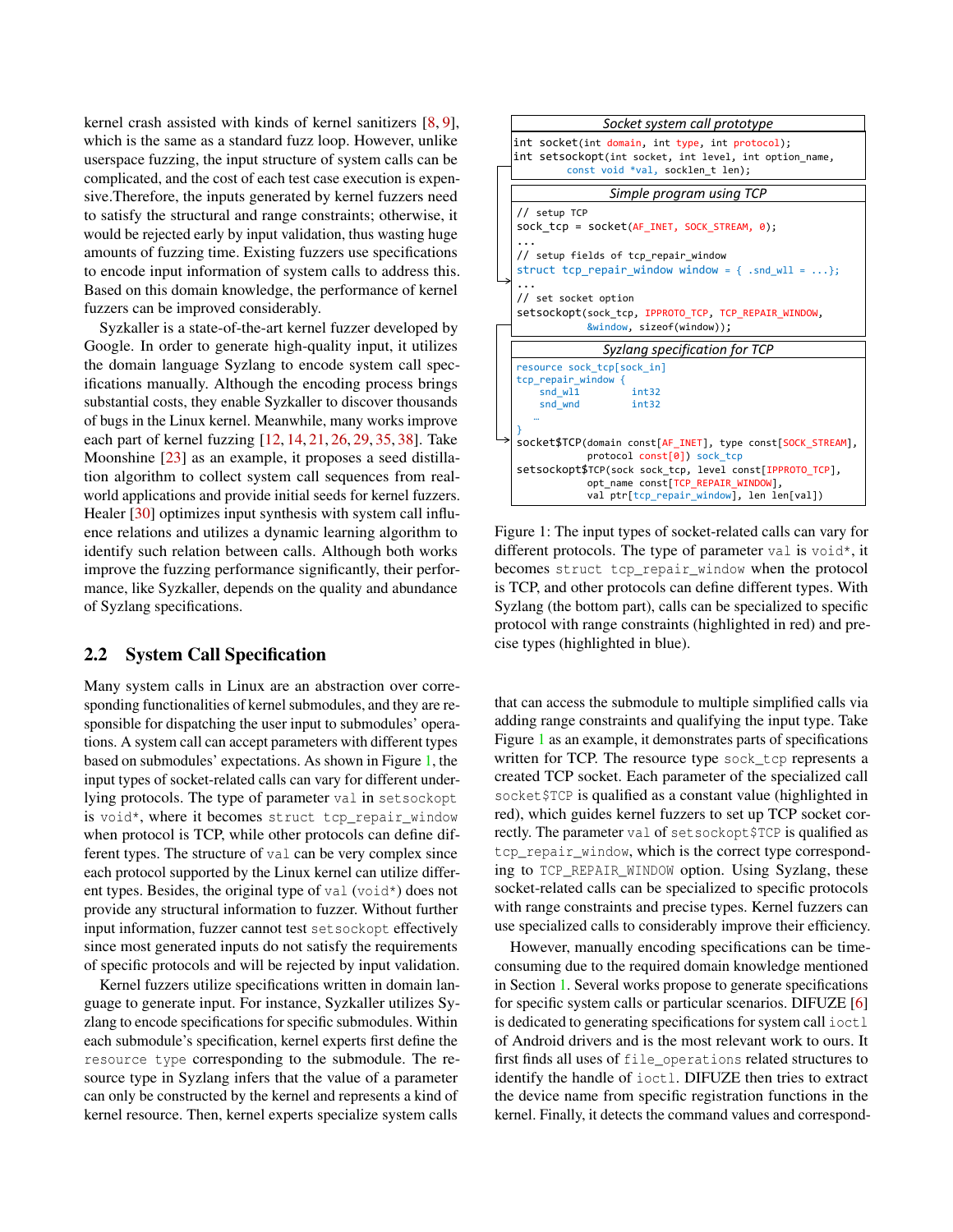ing parameter structures with LLVM's analysis capabilities, e.g., range analysis. With the above steps, DIFUZE can generate correct usages of ioctl from different drivers. However, most submodules' operations are registered dynamically with unpredictable manners, which results in false negatives in DI-FUZE. Besides, its pattern-based method can only be used to analyze ioctl. Meanwhile, Syzgen [\[4\]](#page-11-0) and IMF [\[11\]](#page-12-4) propose to generate specifications for close-sourced components of macOS. They capture system calls issued by userspace applications and generate specifications by analyzing the parameters' value of captured calls. Nevertheless, both approaches do not utilize the available source code in open source scenarios to generate more effective system call specifications.

#### 3 Challenges

#### 3.1 Extracting Entries of Submodules

In order to generate specifications for specific submodules, we need to analyze the submodules' entries that are invoked by system calls. Specifically, Linux defines the operations that submodules should implement with structures containing function pointers, e.g., file\_operations and proto\_ops as shown in Figure [2.](#page-3-0) Submodules implement these operations and register them to the kernel. We refer to these operations as entries. The responsibility of many system calls is to dispatch the input to the registered operations via indirect function call; thus, they do not contain much input information of the specific submodules. The submodules' entries define the input types to the system calls for accessing themselves. Therefore, we need to analyze specific entries to obtain concrete input types to generate high-quality specifications. Take Figure [1](#page-2-0) as an example, val's type is void\* and the system call setsockopt does not make any restriction on its concrete type. In TCP scenarios, setsockopt passes val to the entry tcp\_setsockopt, which requires val's type should to be struct tcp\_repair\_window\* when the option is TCP\_REPAIR\_WINDOW. We need to analyze the entry tcp\_setsockopt to generate specifications for setsockopt in TCP scenarios.

However, the submodules' entries can be registered dynamically in many situations, making it difficult to extract them. Submodules implement operations and store the function pointers in the corresponding structures, which are registered to the kernel with kinds of registration functions. The process mentioned above occurs at various times, such as kernel initialization and module loading. However, identifying the pointer's target is challenging with current static analysis approach. The various registration points further increase the engineering efforts. For example, Figure [2](#page-3-0) shows the definitions of file operations and proto ops, which contain the operations for kinds of files and sockets. Device drivers can implement file\_operations according to their needs and register the structure to VFS during module loading.

<span id="page-3-0"></span>

Figure 2: The definitions of file\_operations and proto\_ops contain the operations for files and sockets. Device drivers can implement file\_operations as their needs and register this structure to VFS. Different protocols can register their own operations to socket layer in different ways.

Different protocols can register their proto\_ops operations to the socket layer in different ways during kernel initializing. In order to generate specifications for submodules, we need to extract their entries and address the aforementioned dynamism.

### 3.2 Identifying Input Types of Entries

The second challenge is that each entry's input type can be different across execution paths, which further increases the complexity of the analysis. As mentioned above, the kernel defines the operations that submodules need to implement via various structures containing function pointers. The number of such function pointers in each specific structure is limited, while each submodule can be very complex. Consequently, many submodules' entries accept different input types in different execution paths to satisfy their functional requirements. In other words, the input type to the submodule's entry is not fixed; some of the input parameters are responsible for controlling the execution path, while other parameters or fields have different types depending on the value of the former. Figure [3](#page-4-0) shows the TCP submodule's implementation of system call setsockopt, which is registered with proto\_ops structure. The value of the parameter optname is mainly used to determine the different execution paths, while optval has different types based on the value of the former. In order to generate specifications, we need to identify the parameters' type and collect corresponding range constraints in each execution path of the entries.

However, variables can be aliased with each other and cast to different types by different means, resulting in the difficulty in identifying their types and collecting corresponding range constraints in each execution path. To demonstrate the former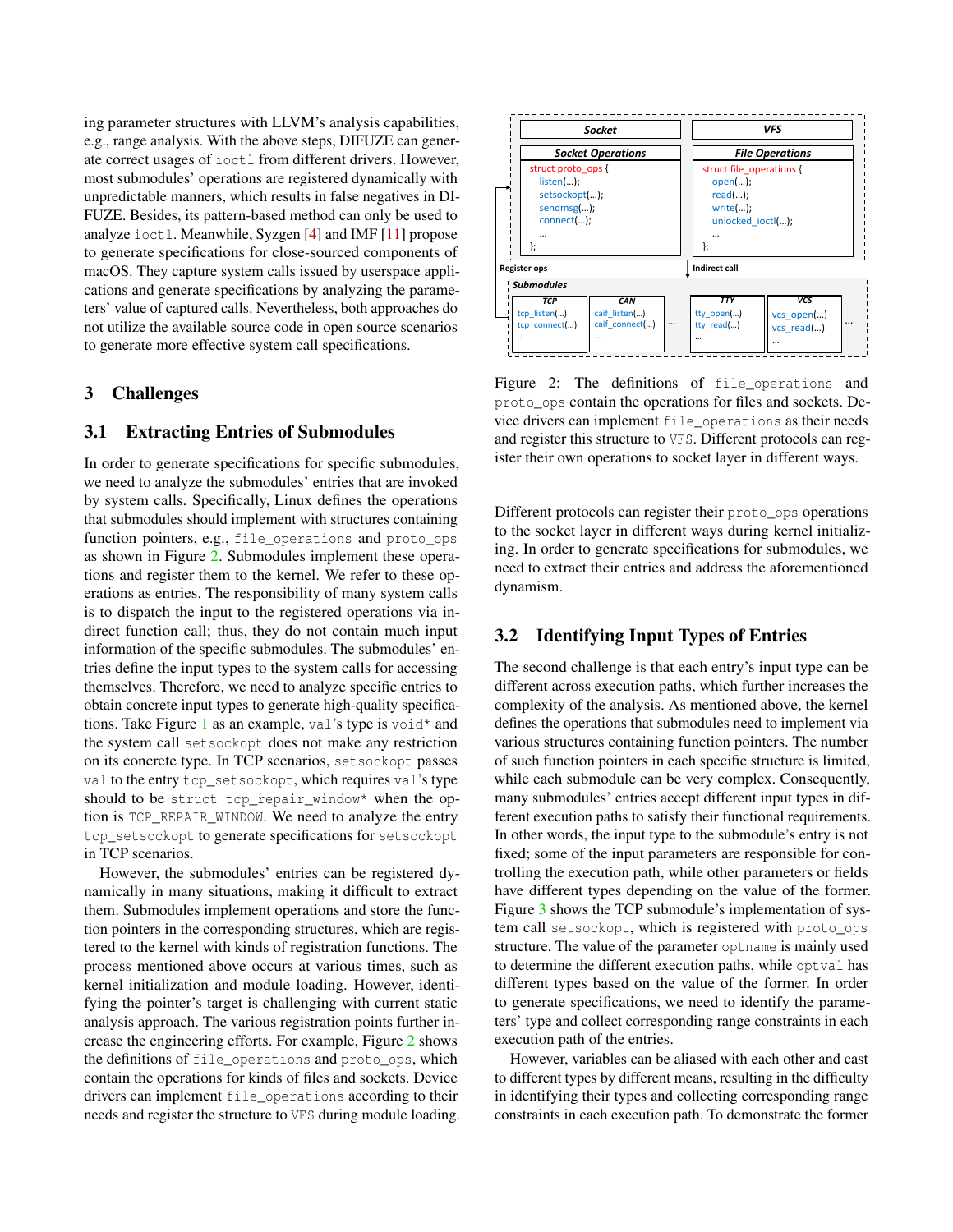<span id="page-4-0"></span>

| static int do tcp setsockopt(struct sock *sk, int level,<br>int optname, sockptr t optval, unsigned int optlen)<br>ſ |  |  |  |
|----------------------------------------------------------------------------------------------------------------------|--|--|--|
| struct tcp sock $*tp = tp$ sk(sk);                                                                                   |  |  |  |
| switch (optname) {                                                                                                   |  |  |  |
| case TCP CONGESTION: {                                                                                               |  |  |  |
| char name[TCP CA NAME MAX];                                                                                          |  |  |  |
| // type of `optval` is char[TCP CA NAME MAX]<br>Path1:                                                               |  |  |  |
| strncpy from sockptr(name, optval, );                                                                                |  |  |  |
|                                                                                                                      |  |  |  |
| case TCP MAXSEG:                                                                                                     |  |  |  |
| int val;                                                                                                             |  |  |  |
| <b>Path2:</b> $\rightarrow$ // type of `optval` is int*                                                              |  |  |  |
| copy from sockptr(&val, optval, sizeof(val));                                                                        |  |  |  |
| $tp\text{-}$ >rx opt.user mss = val;                                                                                 |  |  |  |
| case TCP REPAIR WINDOW:                                                                                              |  |  |  |
| struct tcp repair window opt;                                                                                        |  |  |  |
| Path3:<br>// type of `optval` is tcp repair window*                                                                  |  |  |  |
| if (copy from sockptr(&opt, optval, sizeof(opt)))                                                                    |  |  |  |
| return -EFAULT;                                                                                                      |  |  |  |
|                                                                                                                      |  |  |  |
| return err;                                                                                                          |  |  |  |
|                                                                                                                      |  |  |  |

Figure 3: do\_tcp\_setsockopt is TCP's implementation of proto\_ops. The type of parameter optval varies for different value of optname. This demonstrates that the input type of submodule's entry can be different across execution paths

case, the value of variable p0 with scalar type can be assigned to another variable p1. Meanwhile, p1 can be cast to a pointer, which infers that p0 represents an address. We will miss this kind of information without handling the alias between variables. To demonstrate the latter case, as shown in Figure [3,](#page-4-0) although parameter optval is declared as sockptr\_t type, it is converted to different types under different cases of switch statement using different cast methods. For instance, optval is cast to void\* type with C-style cast expression before the switch statement. optval is treated as int\* type on *Path* 2, because copy from sockptr calls copy from user to copy sizeof(val) bytes from userspace, while variable val is int type. The above pattern is common in the kernel, thus we need to adequately handle the aliasing issue and type casting to properly collect types and ranges constraints.

## 4 Key Techniques

Figure [4](#page-4-1) shows the overall workflow of KSG. First, the kernel source code is compiled based on the given configuration, which outputs a bootable kernel image and a series of files containing the Clang AST. The AST provides the kernel with code information for each stage of the analysis. When the kernel boots, the entry extraction module hooks multiple probes dynamically before and after specific kernel functions. KSG then scans various device files and network protocols, thus triggering the execution of hooked kernel functions, which can be captured by the probes. Consequently, the probes can detect and extract the submodules' entries. Based on the AST and entries, KSG analyzes the range constraints and input types in

<span id="page-4-1"></span>

Figure 4: Workflow of KSG. The kernel code is compiled to a bootable image and files containing the clang AST. Submodules' entries can be detected and extracted by the entry extraction module. Based on the AST and entries, KSG collects the range constraints and input types in each execution path of each entry with path-sensitive analysis. Finally, KSG generates specifications based on the collected information.

each execution path of each entry with path-sensitive analysis. Finally, based on the collected information, KSG generates specifications in domain language Syzlang for fuzzers, where the syntax mapping and semantics encoding are performed. The specifications can be generated with the aforementioned process, and the effectiveness of fuzzers can be improved with the generated specifications.

### <span id="page-4-2"></span>4.1 Entry Extraction

As mentioned above, we need to analyze the submodules' entries for specification generation. However, the entries can be registered in many scenarios, causing difficulties in locating them. To address this, KSG utilizes a probe-based tracing to extract the entries. Although entries of different submodules can be registered with unpredictable manners, they are eventually stored into the specific data structures' fields in the kernel. For instance, entry file\_operations is stored into the f\_ops field of struct file, which is maintained by virtual file system (VFS). In another instance, different protocols of the net subsystem store entry proto\_ops into field ops of struct socket. Therefore, instead of analyzing the entries' registration points, KSG extracts entries by capturing data structures containing the respective submodules' entries, which we refer to as target structures.

Figure [5](#page-5-0) shows the workflow of entry extraction. When the kernel boots, KSG hooks multiple probes before and after specific kernel functions utilizing Linux  $eBPF$  and  $kprobe$  (1). eBPF and kprobe enable KSG to hook our custom functions into any kernel function. We refer to these extended functions as probes and to hooked kernel functions as target functions. The target functions we choose are a mandatory part to access the submodules and are responsible for constructing target structures, thus they enable the probes to capture the execution of them and access target structures. Then, KSG scans the kernel resources corresponding to submodules from userspace.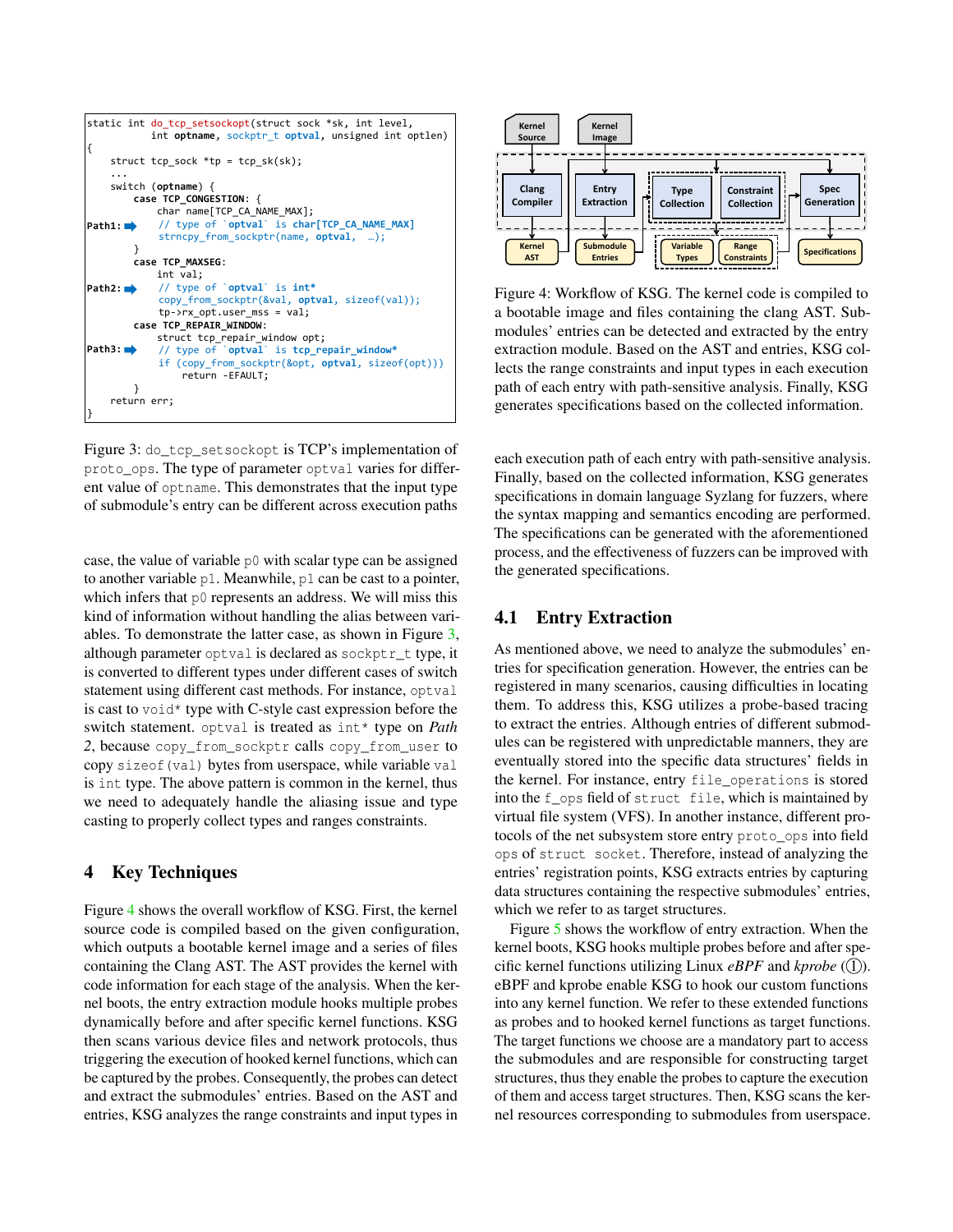<span id="page-5-0"></span>

Figure 5: Workflow of entry extraction. KSG hooks probes before and after the target kernel functions. Then, it scans resources and traps into kernel space. The target functions are executed, and the whole process is captured by the probes, which extract submodules' entries and save their addresses. Finally, KSG symbolizes addresses of the entries in userspace.

For instance, KSG opens device files and specific network protocols via system calls open and socket to access *VFS* and *net* submodules  $(2)$  &  $(3)$ . After trapping into kernel space, these system calls invoke the target functions, which construct the target structures  $(4)$ . Then the whole process is captured by the probes, which extract the submodules' entries via accessing certain field of the target structures  $(5)$  & 6 ). The entries are then stored into data structures provided by eBPF so that the extracted entries can be accessed from userspace  $(7)$  &  $(8)$ ). Finally, KSG reads the entries via *bpf* system call, and symbolize entries to the corresponding kernel symbols with Linux */proc/kallsyms*. The above process enables KSG to extract submodules' entries accurately.

Take device drivers for instance, the probes will be hooked after the execution of kernel function do\_filp\_open, which is called by system call open and is responsible for opening files used by VFS. Then, KSG accesses files in specific directories of the system recursively, e.g., /dev and /proc. After capturing the execution of do\_filp\_open, the probe first filters the threads, thus ensuring that only KSG's execution is captured. The probe accesses the kernel data struct file, which represents the state of an opened file, and reads the field f\_ops of it. Field f\_ops is filer\_operations type and contains the submodule's entries. KSG saves f\_ops into eBPF maps so that entries can be read and symbolized in userspace. Since Linux treats almost everything as a file and most submodules are accessible from VFS, the above procedure can extract most submodules' entries. For sockets, KSG scans all the protocols supported by the kernel and captures the kernel function \_\_sock\_create, which is called by system call socket. KSG extracts the entry proto\_ops of each protocol by accessing the field ops in the struct socket.

#### 4.2 Types and Constraints Collection

With submodules' entries being extracted, KSG needs to collect input information from them for specification generation. However, the parameters' types of each entry can vary across execution paths. To identify parameters' types of each execution path, KSG needs to check if a parameter, originally declared in scalar type, is cast to pointer, and collect the most precise type of each pointer. Overall, KSG utilizes the symbolic execution of Clang Static Analyzer (CSA) to perform intra-procedural, path-sensitive analysis on submodules' entries. During symbolic execution, KSG checks all expressions that can determine the parameters' types of each execution path and associate the most precise type with each parameter using the comparison rules in Table [1.](#page-6-0) When the symbolic execution of a path is finished, all the needed type information is collected and the range constraints are recorded in the CSA.

To correctly identify parameters' types, KSG first needs to handle the alias between variables. CSA associates variables with unique symbolic values and allocates a memory region for each variable based on its memory model [\[39\]](#page-13-13). Aliasing issue can be handled with this mechanism because CSA guarantees that variables that are aliased with each other either have the same symbol or point to the same memory region during symbolic execution. Specifically, if the symbolic value of a variable is sym0, then the symbolic value of variables that are assigned with the former will also be sym0. Variables with pointer type that have the same address during concrete execution always point to the same memory region during symbolic execution. CSA itself associates the gathered range constraints to symbolic value instead of particular variables. Since symbolic value is associated with variables and is updated accordingly during symbolic execution, range constraints can be collected and propagated by CSA.

Based on the mechanism mentioned above, we associate the type information with symbols and memory regions to collect and propagate them properly. Specifically, for variables that are originally declared in scalar type but are cast to pointers, KSG maps the symbolic value of these variables to the memory regions of pointers in SymRegionMap (Line 1) as shown in Algorithm [1.](#page-6-1) For pointers, KSG associates the most precise type that is known with the best effort in specific program point with their memory regions, which is stored in RegionTypeMap (Line 2). A special map RegionMap (Line 3) is used to record the connections between regions in a pointer to pointer cast. RegionMap is needed because CSA creates new element region for this kind of cast, while these regions represent the same variable semantically. The above three global maps can be used to record and propagate the collected type information during symbolic execution.

KSG collects input types in each execution path during CSA's symbolic execution procedure. Specifically, whenever CSA executes the type cast expression, including explicit Cstyle casts and implicit casts, and kernel functions with copy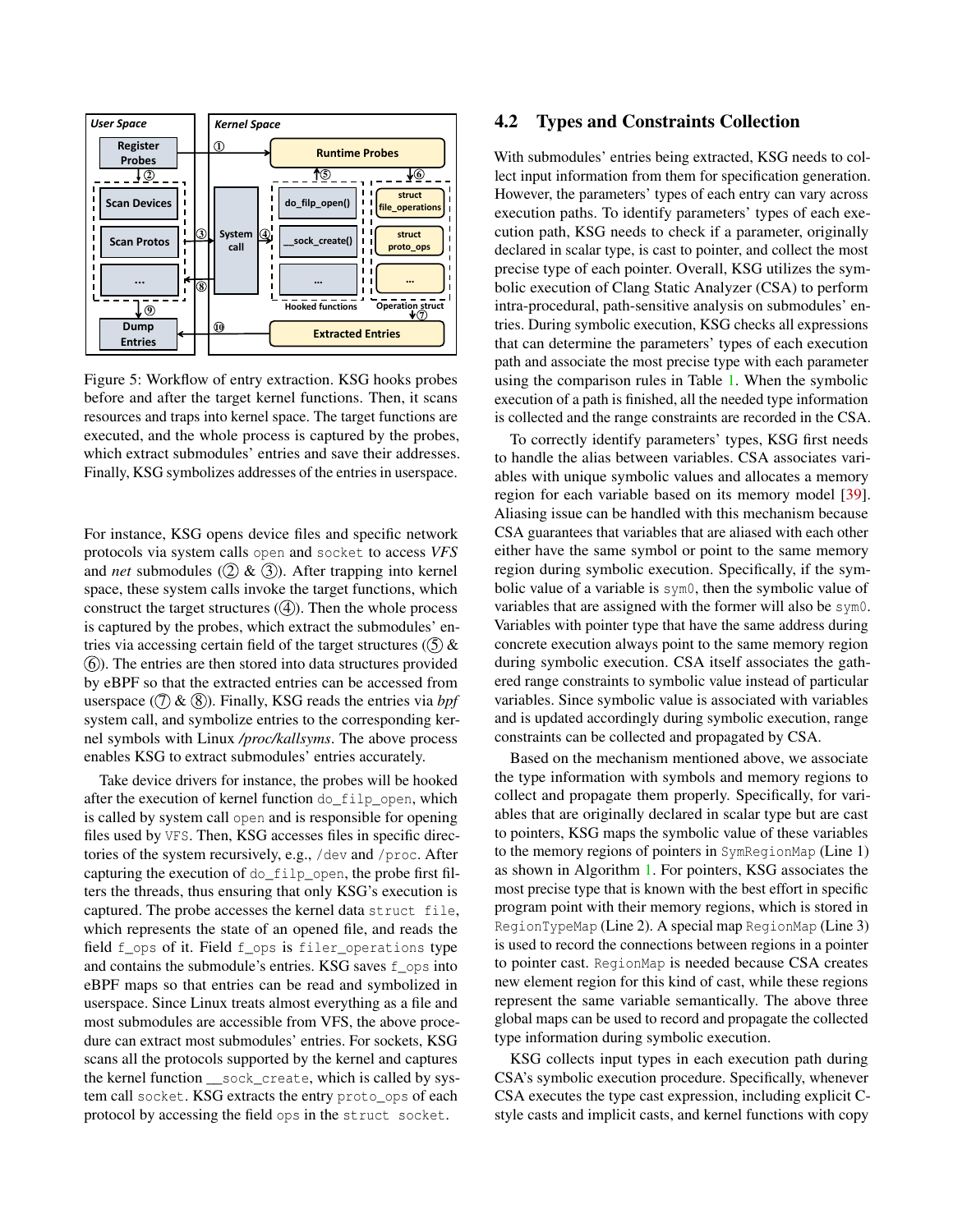| <b>Algorithm 1: Collecting Types</b> |                                             |  |  |
|--------------------------------------|---------------------------------------------|--|--|
| 1 SymRegionMap $:= \emptyset$        |                                             |  |  |
|                                      | 2 $RegionTypeMap := \emptyset$              |  |  |
|                                      | 3 RegionMap := $\emptyset$                  |  |  |
| 4                                    | for $CastExpr \in Entry$ do                 |  |  |
| 5                                    | $S \coloneqq SourceSym(CastExpr)$           |  |  |
| 6                                    | $T := TargetSym(CastExpr)$                  |  |  |
| 7                                    | if $IsIntegerToPtr(CastExpr)$ then          |  |  |
| 8                                    | $R \coloneqq Region(T)$                     |  |  |
| 9                                    | $SymRegionMap[S] := R$                      |  |  |
| 10                                   | continue                                    |  |  |
| 11                                   | if $!IsPtrToPtr(CastExpr)$ then             |  |  |
| 12                                   | continue                                    |  |  |
| 13                                   | $R0 := Region(S)$                           |  |  |
| 14                                   | $R1 := Region(T)$                           |  |  |
| 15                                   | Record(R0, R1, RegionMap)                   |  |  |
| 16                                   | $STy := KnownType(R0, RegionTypeMap)$       |  |  |
| 17                                   | $TTy \coloneqq$ KnownType(R1,RegionTypeMap) |  |  |
| 18                                   | if $IsMorePrecise(STy, TTy)$ then           |  |  |
| 19                                   | updateRegionType(R1, STy)                   |  |  |
| 20                                   | else                                        |  |  |
| 21                                   | updateRegionType(R0,TTy)                    |  |  |
|                                      |                                             |  |  |

<span id="page-6-1"></span>semantics, such as copy\_from\_user, KSG obtains the type information from the expressions and updates the global maps mentioned above based on the comparison rules shown in Table [1.](#page-6-0) As shown in Algorithm [1,](#page-6-1) KSG records the mapping between the symbolic value of the scalar and the memory region of the pointer, which handles the integer to pointer casts (Lines 8 to 10). The recorded mapping can be used to retrieve the region of a pointer that is declared in scalar type. For a pointer to pointer cast, the algorithm first gets the respective regions of the source pointer and the target pointer (Lines 13 to 14), and records the connection between these regions into RegionMap (Line 15). Then it identifies the current known type of regions with RegionTypeMap, and the declared type of region is used if it has not been recorded (Lines 16 to 17). Based on the rules in Table [1,](#page-6-0) the algorithm updates the regions with the more precise type (Lines 18 to 21). For kernel functions with copy semantics, KSG utilizes a similar approach. Take copy\_from\_user as an example, KSG gets the current known type of the source pointer and the target pointer, and performs the type comparison first. Then, it checks if the last parameter is an unary expression sizeof, if so, KSG performs an additional comparison with the corresponding type. KSG updates the RegionTypeMap with the most precise type. Furthermore, KSG records the data flow direction of pointers based on the analyzed kernel functions. For example, copy\_from\_user infers the In direction and KSG associates this information with the corresponding memory region.

To associate the memory region with the most precise type in each execution path, KSG utilizes type comparisons. As shown in Table [1,](#page-6-0) the algorithm divides the types into four categories. First, void or void\* is less precise than all other types because they do not encode any structural information. Scalar type that has longer bit width is more precise than another scalar type. Both scalar and compound type are less precise than pointer type, because it's a common use case in kernel to store the pointer value to scalar or pointer-sized compound type. For pointer types, the algorithm applies the above rules to the underlying type recursively. With the procedure above, KSG can identity the concrete type of each parameter and field of compound type.

<span id="page-6-0"></span>Table 1: Rules for comparison between source type and target type. '>' represents that the source type is more precise than the target type, '<' is the opposite. *Size* means that the result depends on the size of comparison types. *Underlying* means comparing the underlying type recursively.

|               | Void | <b>Scalar</b> | Compound | Ptr        |
|---------------|------|---------------|----------|------------|
| <b>Void</b>   | $=$  |               |          |            |
| <b>Scalar</b> | ゝ    | Size          |          |            |
| Compound      | >    |               | Size     |            |
| Ptr           |      | ↘             | ↘        | Underlying |

Figure [6](#page-7-0) shows a running example of do\_tcp\_setsockopt with Algorithm [1.](#page-6-1) First, CSA marks the input parameter optname and optval as symbol sym0 and sym1, respectively. After the first case condition, it collects range constraint of sym0, indicating that optname equals to TCP\_REPAIR\_OPTIONS on the current execution path. Algorithm [1](#page-6-1) is invoked when CSA enters the kernel function copy\_from\_sockptr since it calls copy\_from\_user eventually. Symbolic value sym1 is associated with memory region region0, which is recorded in SymRegionMap, because optval (integer type) is cast to a pointer. The mapping from region0 to struct tcp\_repair\_opt is also recorded in RegionTypeMap. Finally, CSA captures another range constraint of opt's field opt code. In this way, KSG knows the concrete type of sym1 based on the information in SymRegionMap and RegionTypeMap. This example demonstrates that the types and range constraints can be collected properly and the second challenge can be addressed by combining CSA and type collection.

## 4.3 Specification Generation

Leveraging the above approach, KSG can collect parameters' types and range constraints in each execution path of submodules' entries. Based on the collected information, KSG generates specifications in domain language Syzlang for kernel fuzzers. The generation procedure needs to accomplish two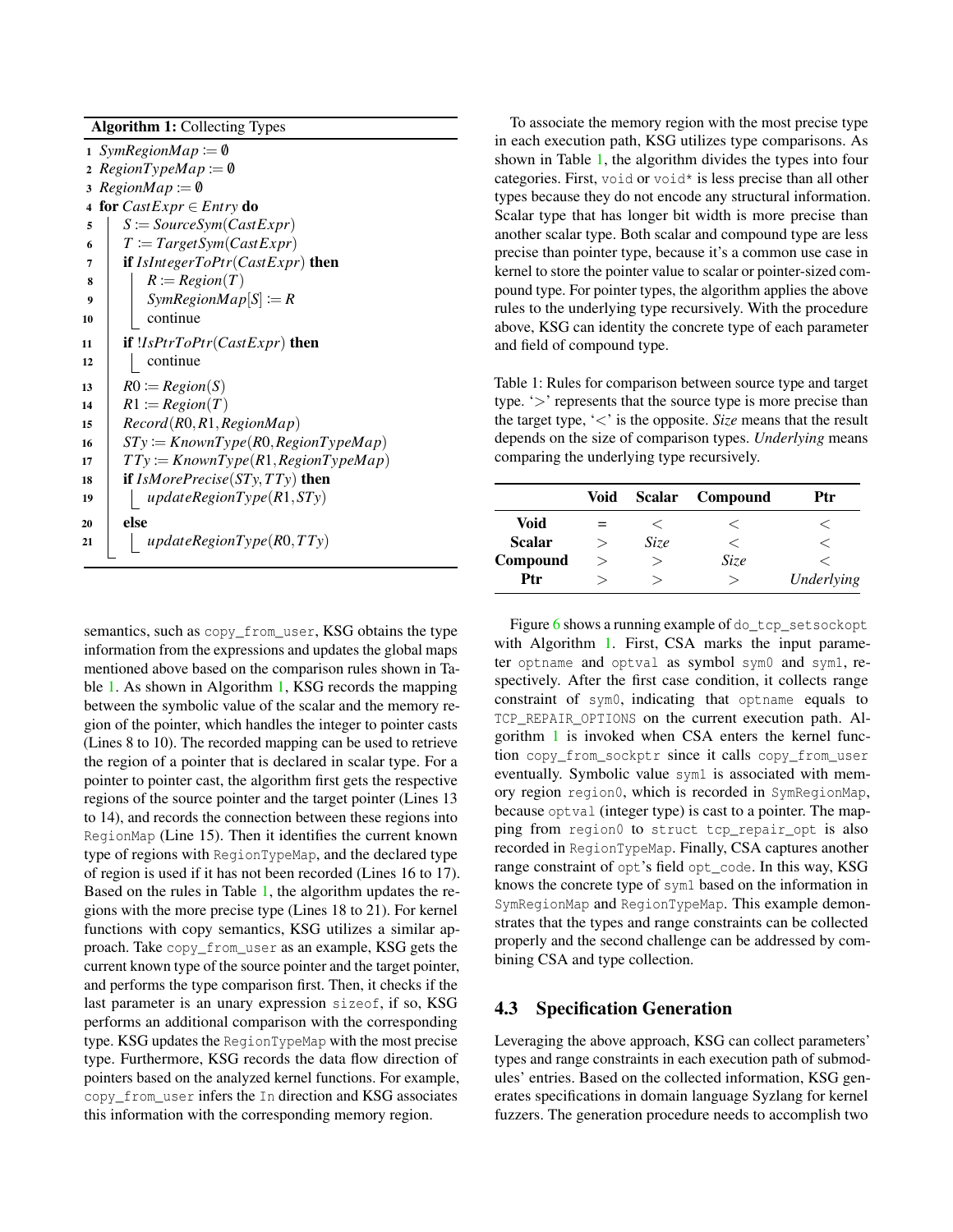<span id="page-7-0"></span>

Figure 6: Running example for Algorithm [1.](#page-6-1) CSA first marks optname and optval as symbolic value sym0 and sym1. Then it captures range constraint on symbolic value sym0. Algo-rithm [1](#page-6-1) maps sym1 to memory region region0 since optval is cast to pointer type. Finally, CSA further captures another range constraint of sym2, symbolic value of opt's field opt\_code.

major goals: syntax mapping and semantic encoding. The former performs the mapping from C language AST to Syzlang AST and the latter encodes the collected range constraints into the generated specifications.

KSG divides the generation process into two steps. The first step generates the definitions of Syzlang resource type corresponding to the submodule, and the system calls that are responsible for creating the former. As mentioned in Section [4.1,](#page-4-2) KSG scans device files and protocols to extract submodules' entries. Meanwhile, the needed information for accessing the submodule is recorded. For instance, the file paths are saved for device drivers and the domain, type and proto are saved for specific sockets. Based on this information, KSG defines *resource* type for each submodule, and the name of the defined *resource* type follows specific rules. For example, resource types for device and socket are prefixed with fd and sock, re-spectively. For TCP submodule shown in Figure [1,](#page-2-0) sock\_tcp is defined in this step. Then, KSG generates the corresponding system calls that create the resource type. For example, KSG generates the system call open for device drivers, and the input path of open is qualified to the file path of the device. The specialized version of system call socket is generated for each protocol, e.g., socket\$TCP shown in Figure [1.](#page-2-0)

The second step generates the specialized calls for the remaining entries of a submodule. Specifically, KSG generates a specialized call for each execution path of each entry. The duplicated calls are filtered, and the parameters' types of each generated specialized call are qualified to the corresponding type in the execution path. Specifically, for a variable declared in scalar type, KSG first checks if it is a pointer via querying SymRegionMap and maps it to Syzlang pointer if so; otherwise, KSG obtains its bit size according to the AST information and maps it to the corresponding numeric type with same bit size in Syzlang. Meanwhile, KSG checks whether the symbol of the scalar has range constraints by querying the program state of CSA. The corresponding constraint is represented as Syzlang's const type or ranged integer type. For array type, KSG first maps its element type to Syzlang type recursively, then queries CSA whether its length has range constraints. KSG constructs the corresponding Syzlang array type based on the mapped element type and length information. For pointer type, KSG first gets the memory region of the pointer from CSA, and queries the concrete type associated with the region from RegionTypeMap. KSG then maps the type of pointee recursively, and queries data flow direction associated with the memory region. KSG constructs the Syzlang pointer type with the mapped pointee's type and collected data flow direction. Finally, KSG maps each field of compound type to Syzlang type and generates the corresponding compound type in Syzlang. Based on the above mapping rules, KSG can generate specifications for submodules' entries based on the collected types and range constraints.

Take Figure [1](#page-2-0) as an example, KSG generates three specialized system calls for each path of do\_tcp\_setsockopt. The type of optname is mapped to const type in Syzlang based on range constraints of each path. In the meantime, the type of optval is mapped to array, int32, and struct, respectively. Listing [1](#page-14-0) in the Appendix shows part of generated specifications for driver /dev/pts, which manual specifications do not cover. Listing [2](#page-14-1) shows part of generated specifications for the socket X25.

#### 5 Implementation

Entry extraction. We implement eBPF programs based on BCC [\[10\]](#page-12-21) and hook them as kprobe into target kernel functions. Two probes are used to capture the entries of device drivers' and protocols' operations, respectively. We currently utilize a userspace program to trigger the extraction process. The program first attaches the probes to the kernel. It then scans kernel-provided resources, such as opening files in /dev, mounting all the supported file systems, opening files in different file systems, and creating all the supported sockets of the kernel. These operations allow us to extract the implementation of the corresponding file operations and socket operations for different submodules.

Types and Constraints. We implement the types and constraints collection based on Clang13. Algorithm [1](#page-6-1) is implemented as multiple CSA checkers that are hooked after each time CSA simulates execution of cast expression and before the execution of functions with copy semantics, e.g., copy\_from\_user. These checkers read the symbol values and memory regions of the expressions in the hooked opera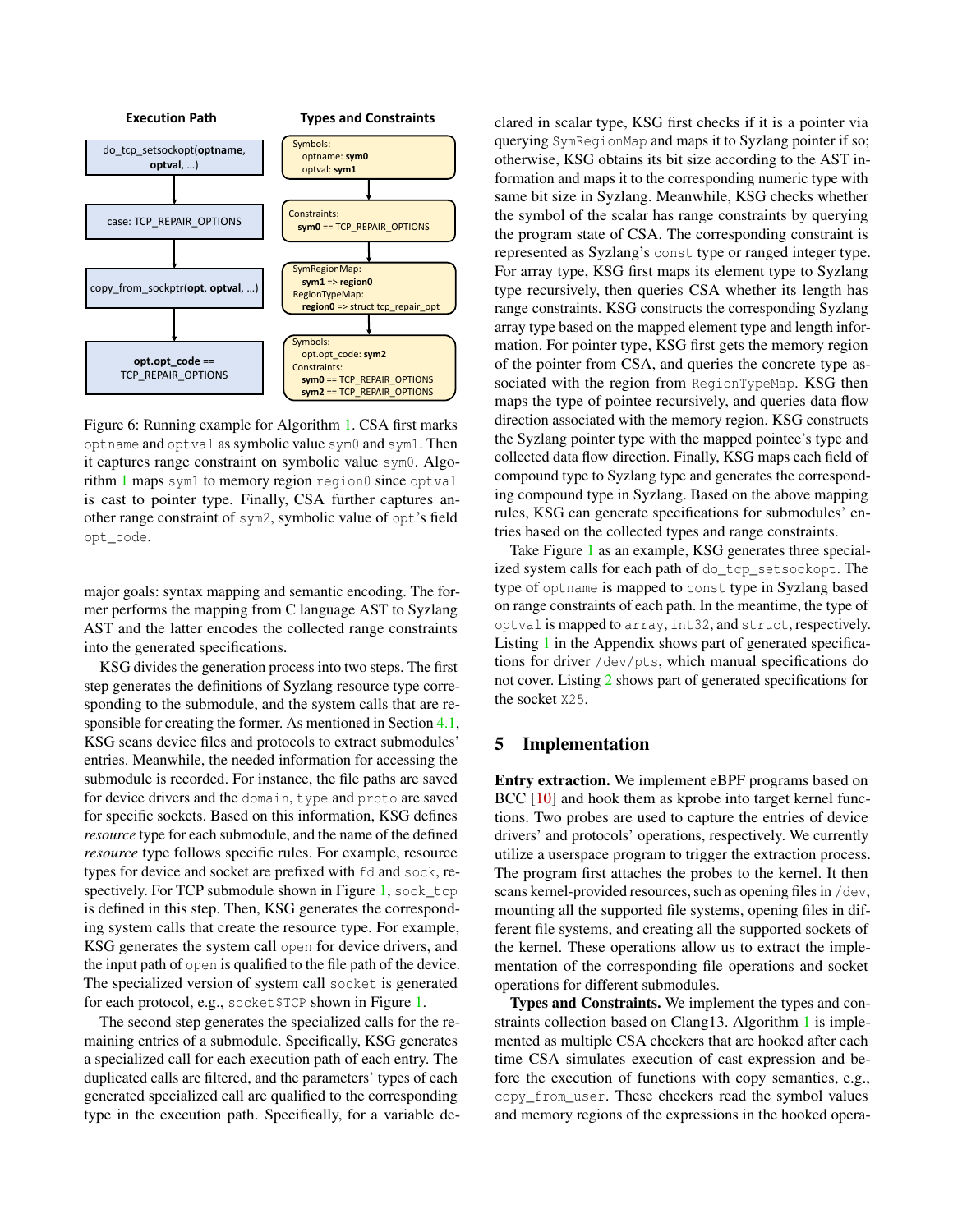tions from current program state, and update the type information stored in the global maps based on the type comparison rules in Table [1.](#page-6-0) For better intra-procedure analysis, we utilize the cross translation unit (CTU) analysis of CSA based on pre-dumped AST and compilation database. We customized the analysis configuration, e.g., increasing the max number of imported translation units, limiting the loop time since it does not provide new information for specification generation but reduces efficiency. Besides, we also modeled a larger number of kernel library APIs via implementing CSA checkers for better symbolic execution, including kmalloc, string manipulation functions, etc. These checkers observe the symbolic execution of the kernel and actively participate in modeling the program behavior via modifying the region bindings and range constraints stored in the program state.

Specification Generation. The generation procedure is implemented as plugins too that are hooked into CSA at the end of each execution path's simulation. We first implement AST to fully support Syzlang language. Based on the type information stored in the global maps and the range constraints of each symbol in the CSA, the translation of KSG maps the C language AST to Syzlang AST. In order to generate the specifications, the mapped AST is serialized into text format that conforms to the syntax rules of Syzlang, thus allowing kernel fuzzers to use the generated specifications and speed up the entire fuzzing campaign.

#### 6 Evaluation

In this section, we evaluate the effectiveness of KSG on recent versions of Linux and fuzzers. Specifically, we chose Linux-5.15, 5.10, and 5.4 as our target versions. Linux 5.15 is the latest version prior to submission, whereas 5.10 and 5.4 are widely used by many distributions. To evaluate the effectiveness of the generated specifications in improving fuzzers' performance, we took the generated specifications as input to Syzkaller and Moonshine, and compared the code coverage and bug finding capabilities to their original version. We chose Syzkaller because it is the state-of-the-art kernel fuzzer. Moonshine improves Syzkaller's fuzzing efficiency by distilling high-quality seeds for it and is a representative fuzzer. We design experiments to address the following questions:

- RQ1: How does KSG perform in generating system call specifications in terms of efficiency and quality?
- RQ2: How effective are the generated specifications in improving the coverage of kernel fuzzers?
- RQ3: How effective are the generated specifications in assisting kernel fuzzers to find bugs?

Experiment Settings The experiments were conducted on a Linux server with a 16-core Intel i7-10700K CPU and

32 GiB of memory. Each version of the kernel uses the same compilation configuration. Specifically, CONFIG\_BPF and CONFIG KPROBE were enabled for entry extraction. We also enabled CONFIG\_KCOV to collect code coverage. We extended fuzzers with the generated specifications, and we refer to those extended fuzzers as Syzkaller+ and Moonshine+, respectively. All 4 fuzzers were configured with the same parameters in terms of QEMU configurations and base system call specifications. Specifically, we started all experiments simultaneously and distributed the resources evenly, including 2 cores and 4 GiB of memory for each virtual machine. All 4 fuzzers adopted the same base version of the Syzlang specifications. To reduce statistical errors, each experiment was repeated 3 times and executed over a period of 72 hours, and the average results were reported.

## 6.1 Specification Generation

We executed KSG on three versions of the Linux kernel and the whole process of specification generation is automatic. Table [2](#page-8-0) shows the results of this process. During entry extraction, KSG scanned 1098 unique device files and 78 different sockets in total, and extracted 572 and 222 entries, respectively. Note that the number of entries is not equal to the number of scanned files and sockets multiplied by the number of function pointers defined in file\_operations and proto\_ops. This is because: first, the registered operations of different files and sockets can be the same; second, each submodule does not need to implement all the operations; finally, KSG de-duplicates the extracted entries and verifies the extracted addresses. Besides, we manually verified the correctness of extracted entries by reading the source code corresponding to the submodule. The result shows that KSG can correctly extract the entries of all files and sockets that are accessible from userspace. Furthermore, since KSG performs entry extraction dynamically based on eBPF after kernel booted and all submodules loaded, the correctness of the extracted entries can also be guaranteed.

<span id="page-8-0"></span>Table 2: KSG extracted 792 entries by scanning 78 sockets and 1098 device files. After path-sensitive analysis in 5h, KSG generated specifications containing 2433 specialized calls, and 1460 of them are new to existing specifications.

|         | Scanned | Entries | <b>Specs</b> | New Specs |
|---------|---------|---------|--------------|-----------|
| Socket  | 78      | 222     | 923          | $+586$    |
| Driver  | 1098    | 572     | 1510         | $+874$    |
| Overall | 1176    | 794     | 2433         | $+1460$   |

By performing path-sensitive analysis on submodules' entries, KSG generates 8 specialized calls per minute, with a total of 2433 specialized calls generated in 5 hours. Of this total, 1510 specialized calls are generated from device drivers while 923 specialized calls corresponded to sockets. Specifically, for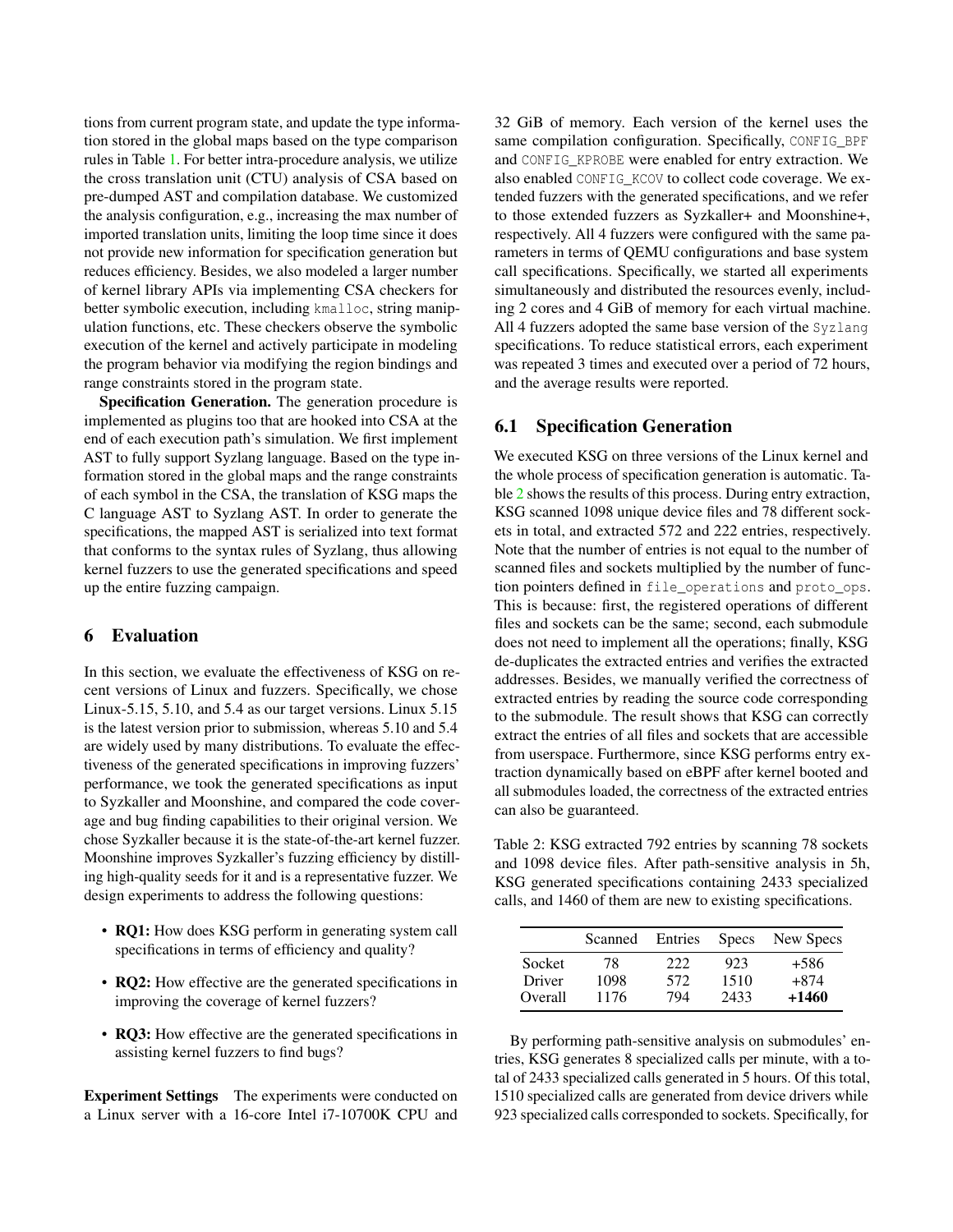64% of the extracted entries, the number of generated specialized calls is less than 2. This is because the input types remain consistent across the execution paths. For instance, KSG generates one specialized call for system call bind of each type of socket. The input address is qualified to the type defined by the corresponding socket type, while the type of such parameter in C prototype does not constrain the input structure. Although the number of specialized calls for this 64% of the entries is limited, encoding specifications for them requires extensive domain knowledge, whereas KSG can automate this process leveraging the source code analysis. For 36% of the extracted entries, the number of generated specialized calls is more than 2 because the input types of these entries can vary in different execution paths. The average number of specialized calls for these entries is 4, and KSG generates up to 29 specialized calls for system call getsockopt of X25 socket. For those 36% of the entries, the manual efforts of writing specifications would be vast, while the automation of KSG can significantly reduce the time cost of this process.

Compared with the existing specifications that contains 1204 specialized calls for the drivers and sockets scanned by KSG, 1460 generated calls are new, of which 586 and 874 are generated from the analyzed sockets and drivers, respectively. In order to further verify the correctness of the generated specifications, we manually checked if the range constants match the collected parameter types by reading the source code of submodules. The final result shows that KSG can correctly extract the input types and the corresponding range constraints in each execution path of submodules' entries.

### 6.2 Coverage Improvement

To answer RQ2, we took 1460 new specialized calls as input to Syzkaller and Moonshine, while monitoring the fuzzing process and sampling each fuzzer's statistics in the 72-hour run. Figure [7](#page-9-0) shows the comparison of branch coverage between fuzzers and Table [3](#page-10-0) lists detailed statistics. The base specifications used by Syzkaller and Moonshine contain 4144 specialized calls in total, including specifications encoded for submodules that have not been handled by KSG. With 1460 new specialized calls, Syzkaller+ and Moonshine+ achieved 22% and 23% coverage improvement, respectively.

As shown in Figure [7,](#page-9-0) both Syzkaller+ and Moonshine+ can achieve higher coverage statistics than their original version in the same amount of time. Specifically, all tools show significant growth in the first 8 hours, where the advantage of the generated specifications is not obvious. After fuzzing for 8 hours, the coverage growth of Syzkaller and Moonshine starts to slow down, whereas that of Syzkaller+ and Moonshine+ is significantly faster than the former. This is because KSG does not improve kernel fuzzers' throughput or efficiency, but rather enables fuzzers to reach more modules and code with additional generated specifications. Therefore, all fuzzers perform at similar rates before 8 hours since they have yet

<span id="page-9-0"></span>

Figure 7: Coverage growth of Syzkaller and Moonshine with generated system call specifications on three versions of Linux kernel over 72 hours. In all kernel versions, Syzkaller+ and Moonshine+ achieve the higher coverage statistics.

to cover the code reachable using manually-written specifications. They diverge after 8 hours as the manually-written specifications cannot provide the kernel fuzzers with more low hanging fruit, while the generated specifications allow the fuzzers to continue finding more code in more modules.

In principle, fuzzers utilize the generated specifications to generate test cases. In order to further demonstrate the reason behind the improvement, we analyzed the output corpus of all fuzzers and calculated the percentage of test cases that contain the newly generated calls in the whole corpus. At the end of 72-hour experiment, the average percentage of such inputs in the corpus is 28%. Therefore, the reason behind the coverage improvement is that the generated specifications provide new test portals for fuzzers. Syzkaller+ and Moonshine+ can synthesize test cases based on the new specifications thus covering kernel code that used to be unreachable. Meanwhile, the improvement can demonstrate the quality of the generated specifications, since specifications with low quality, e.g., range constraints mismatch input types, can even hinder fuzzers' capabilities. The above results prove that the generated specifications can assist fuzzers in exploring more code in the kernel.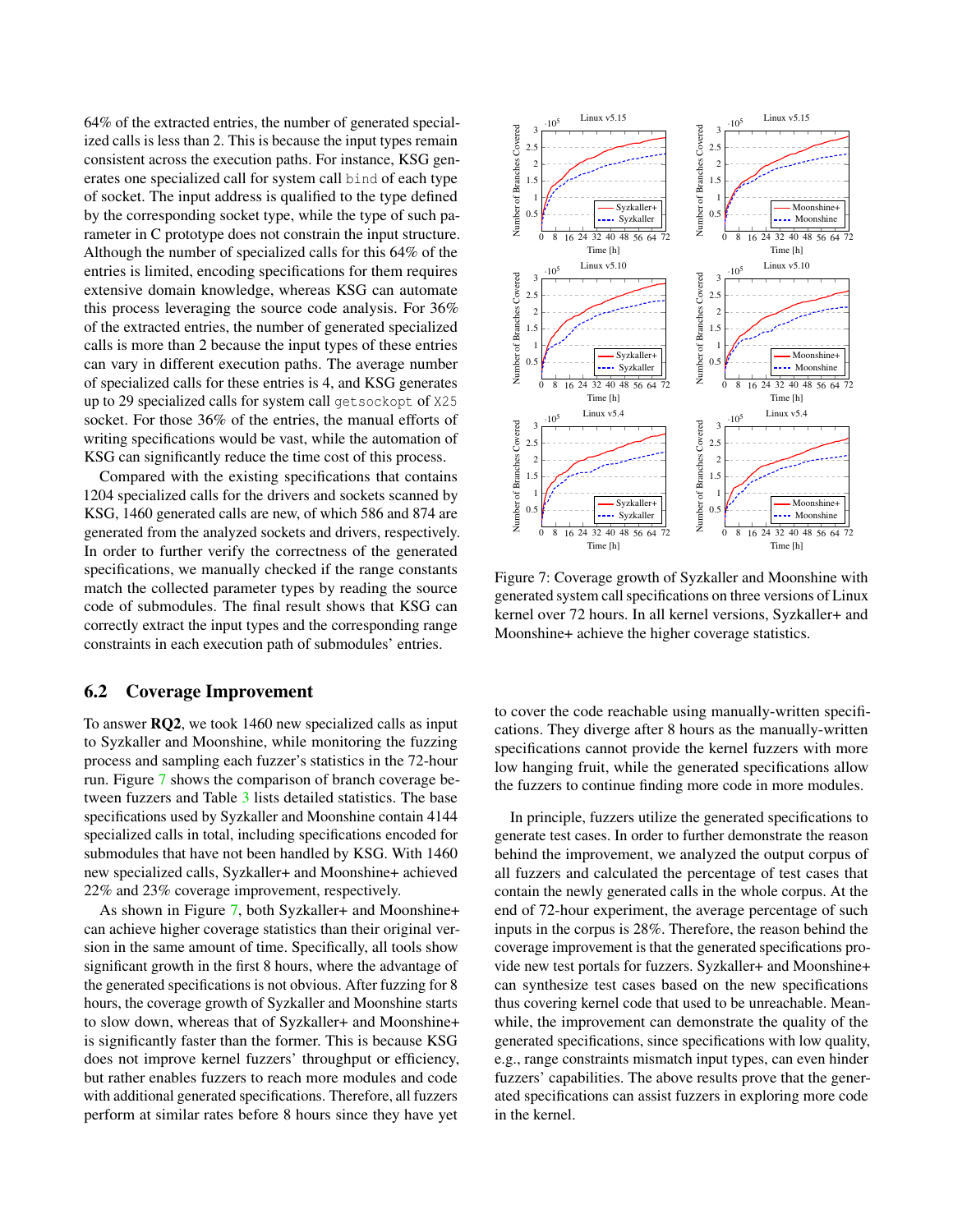<span id="page-10-0"></span>Table 3: Coverage statistics of fuzzers compare to their original versions. Columns "min-impr" and "max-impr" present the minimum / maximum improvement.

| Version | min-impr | max-impr | Average |
|---------|----------|----------|---------|
| 5.15    | $+18%$   | $+24\%$  | $+21\%$ |
| 5.10    | $+19%$   | $+25%$   | $+22%$  |
| 5.4     | $+20%$   | $+28%$   | $+24%$  |
| Overall | $+19%$   | $+25%$   | $+22\%$ |

(a) Syzkaller+ vs. Syskaller

(b) Moonshine+ vs. Moonshine

| Version | min-impr | max-impr | Average |
|---------|----------|----------|---------|
| 5.15    | $+19%$   | $+24\%$  | $+22\%$ |
| 5.10    | $+20%$   | $+25%$   | $+23%$  |
| 5.4     | $+20%$   | $+26%$   | $+24%$  |
| Overall | $+19%$   | $+25%$   | $+23%$  |

#### 6.3 Bug Finding and Case Studies

To answer RQ3, we tested the Linux kernel with Syzkaller+ and Moonshine+ for two weeks. As a result, we found 138 unique vulnerabilities in total and 26 were confirmed by maintainers as previously unknown bugs, of which 13 and 6 were fixed and assigned with CVEs, respectively. Table [4](#page-10-1) lists the details of those vulnerabilities. Most of these vulnerabilities are critical. For instance, KSG assisted fuzzers to discover a vulnerability with a 7.0 CVSS score (CVE-2021-4028). Although Syzkaller has been testing the Linux kernel continuously with large amounts of computing resources, these 26 vulnerabilities have not been reported. The reason why KSG assisted Syzkaller+ and Moonshine+ to discover 26 previously unknown vulnerabilities is that the generated specifications provide fuzzers with more information of system calls. Based on this domain knowledge, Syzkaller+ and Moonshine+ can generate test cases to test kernel code that used to be difficult for fuzzers to reach. The above result shows that the specifications automatically generated by KSG can improve the fuzzers' vulnerability detection capabilities.

Case Study: CVE-2021-4148 KSG assisted fuzzers to discover a vulnerability in VFS. As shown in Figure [8,](#page-11-4) block\_invalidatepage() would throw BUG due to assertion failure if *stop* is greater than PAGE\_SIZE. However, the input generated by the fuzzer is a huge page, and the length is the size of the huge page due to the read-only FS THP support. This triggers kernel crash directly and Figure [8](#page-11-4) shows a fix for this. However, the root cause of this vulnerability is complicated. Specifically, the kernel isn't supposed to get a writable file descriptor on a file that has huge pages added to the page cache without the filesystem's knowledge. VFS should have truncated the page cache when it found THPs in the cache. Except for the fix mentioned, this vulnerabil<span id="page-10-1"></span>Table 4: KSG assisted fuzzers to discover 26 previously unknown vulnerabilities. All of these vulnerabilities have been confirmed by maintainers; 13 of these bugs have been fixed by corresponding patches and another 6 have been assigned with CVEs.

| Operation                 | <b>Risk</b>      | <b>Status</b> |
|---------------------------|------------------|---------------|
| sk_stream_kill_queues     | logic bug        | Fixed         |
| init work                 | use after free   | CVE-2021-4150 |
| truncate_inode_page       | logic bug        | Fixed         |
| folio_mark_dirty          | logic bug        | Fixed         |
| kvm_arch_vcpu_create      | logic bug        | CVE-2021-4032 |
| cma_cancel_listens        | use after free   | Fixed         |
| io_wq_submit_work         | logic bug        | CVE-2021-4023 |
| btrfs alloc tree block    | logic bug        | Fixed         |
| btrfs_tree_lock           | deadlock         | CVE-2021-4149 |
| smp_call_function         | soft lockup      | Confirmed     |
| block_invalidatepage      | dereference null | CVE-2021-4148 |
| rdma listen               | use after free   | CVE-2021-4028 |
| ext4_block_write_begin    | logic bug        | Confirmed     |
| io_ring_exit_work         | task hung        | Fixed         |
| skb_try_coalesce          | task hung        | Confirmed     |
| btrfs search slot         | deadlock         | Fixed         |
| __set_page_dirty          | logic bug        | Confirmed     |
| kernel read               | logic bug        | Fixed         |
| xlog_cil_commit           | dereference null | Fixed         |
| hub_port_init             | task hung        | Confirmed     |
| hci_cmd_timeout           | logic bug        | Confirmed     |
| cgroup_rstat_flush_locked | data race        | Fixed         |
| btrfs_free_tree_block     | logic bug        | Confirmed     |
| io uring cancel generic   | task hung        | Fixed         |
| hci_uart_tx_wakeup        | logic bug        | Fixed         |
| blk_mq_get_tag            | logic bug        | Fixed         |

ity was fixed properly with additional patches. Leveraging the newly generated specifications, the fuzzer synthesized the corresponding test cases thus triggering the assertion failure.

#### 7 Discussion and Limitations

During the experiments, we found a total of 231 specialized calls from existing specifications that are encoded for the submodules scanned by KSG, but are nonexistent in the generated specifications. We believe there are three major reasons for this. First, KSG mainly considers range constraints while handwritten specifications encode other parameters semantics, e.g., defining parameters that are checksums of other fields as instances of the csum type in Syzlang. Second, kernel experts can redefine original input types from system call definitions to other types with the same memory layout to generate argument values more efficiently. For instance, some submodules use the high 16 bits and low 16 bits of a u32 number for different purposes, and kernel experts redefine them as two u16 types so that fuzzer can generate and mutate values for them individually. For these two limitations, we can improve KSG further by hooking more kernel functions during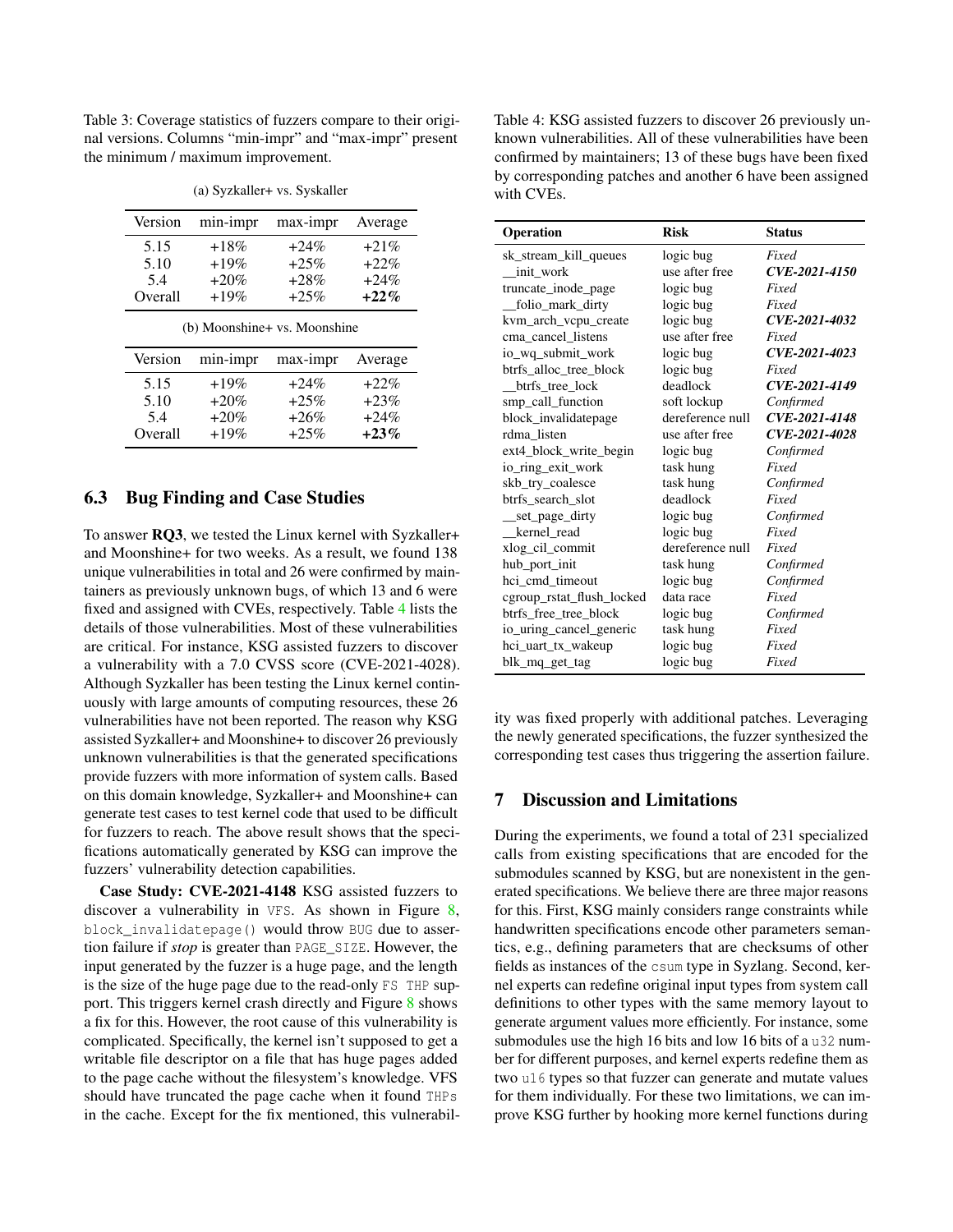<span id="page-11-4"></span>

Figure 8: When the size of the stop is greater than PAGE\_SIZE, block\_invalidatepage() would throw BUG. Fuzzer triggered this crash by passing a huge page, where the length is the size of huge page due to FS THP support. This figure shows a direct fixing patch for CVE-2021-4148.

path-sensitive analysis to collect more parameters' semantics as well as redefining input types based parameters' usage. Finally, the kernel code contains low-level operations, e.g., inline assembly, which may not be well modeled by CSA, thus leading to the range constraints and type information being missed during the analysis procedure. To address this, we can construct checkers to simulate common low-level operations so that the related information can be collected and propagated properly.

Currently, we mainly apply KSG to generate specifications for drivers and sockets. Since many resources in Linux are represented as files in VFS , using file-operation-relevant system calls allows us to extract entry information for many submodules. Meanwhile, in principle, KSG is generalizable. For other multiplexing system calls, we can adapt entry extraction to the target through a slight analysis of the internal implementation to find the kernel functions that need to be injected; then, we can apply the rest of KSG. For other system calls, we can directly execute the collecting algorithm of KSG and generate specifications based on gathered information since these steps only depend on the source code information. Take system call prctl() as an example, KSG can collect the argument constraints directly from sys\_prctl().

#### 8 Conclusion

In this paper, we propose KSG to automatically generate system call specifications for kernel fuzzers based on entry extraction and types and constraints collection. The evaluation shows that KSG generates 8 specialized calls per minute, with a total of 2433 specialized calls generated in 5 hours. Leveraging the generated specifications, Syzkaller and Moonshine's coverage were improved 22% and 23%, respectively. Furthermore, KSG assisted fuzzers to discover 26 previously unknown bugs. The above result demonstrates that KSG is effective in generating system call specifications, and the generated specifications can improve the fuzzers' performance.

For future work, we will extend KSG to other system calls or submodules to generate more specifications since some submodules are not covered by KSG yet, and submodules like drivers can change over time, which potentially involves making modifications to entry extraction. More importantly, we can augment KSG to infer semantic information of system calls' parameters, thus significantly improving the generated specifications, which can be implemented with multiple CSA checkers encoded carefully with domain knowledge.

## Acknowledgments

We sincerely appreciate the guidance from our shepherd. We would also like to thank the anonymous reviewers for their valuable comments and input to improve our paper. This research is sponsored in part by the NSFC Program (No. 62022046, 92167101, U1911401, 62021002, 62192730), National Key Research and Development Project (No. 2019YFB1706200, No2021QY0604).

#### References

- <span id="page-11-3"></span>[1] Domagoj Babic, Stefan Bucur, Yaohui Chen, Franjo ´ Ivančić, Tim King, Markus Kusano, Caroline Lemieux, László Szekeres, and Wei Wang. FUDGE: Fuzz Driver Generation at Scale. In *Proceedings of the 2019 27th ACM Joint Meeting on European Software Engineering Conference and Symposium on the Foundations of Software Engineering*, ESEC/FSE 2019, page 975–985, New York, NY, USA, 2019. Association for Computing Machinery.
- <span id="page-11-1"></span>[2] Daniel Borkmann. Linux eBPF. <https://ebpf.io>.
- <span id="page-11-2"></span>[3] Peng Chen and Hao Chen. Angora: Efficient Fuzzing by Principled Search. In *2018 IEEE Symposium on Security and Privacy (SP)*, pages 711–725, 2018.
- <span id="page-11-0"></span>[4] Weiteng Chen, Yu Wang, Zheng Zhang, and Zhiyun Qian. SyzGen: Automated Generation of Syscall Specification of Closed-Source MacOS Drivers. In *Proceedings of the 2021 ACM SIGSAC Conference on Computer and Communications Security*, CCS '21, page 749–763, New York, NY, USA, 2021. Association for Computing Machinery.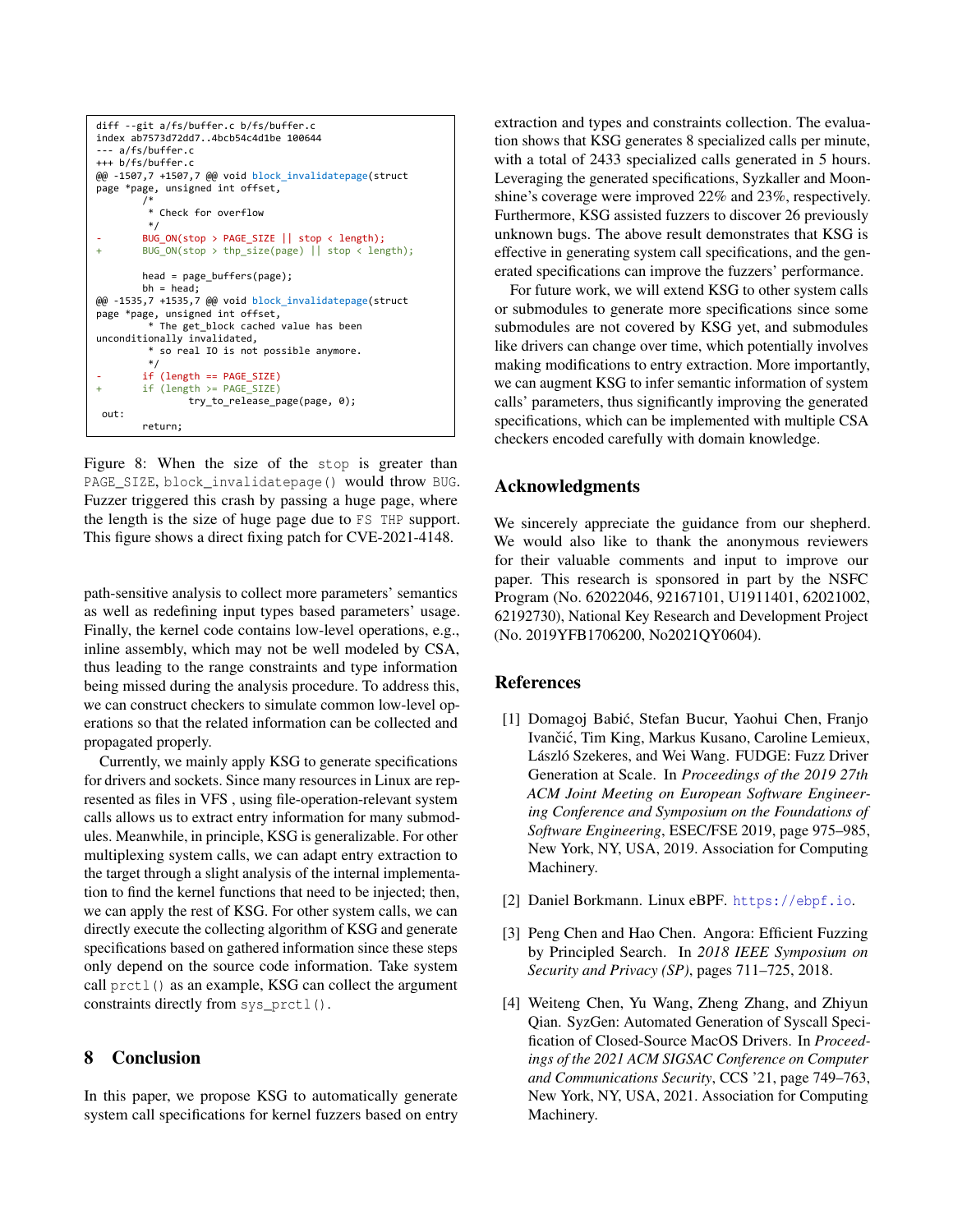- <span id="page-12-8"></span>[5] Yuanliang Chen, Yu Jiang, Fuchen Ma, Jie Liang, Mingzhe Wang, Chijin Zhou, Xun Jiao, and Zhuo Su. EnFuzz: Ensemble Fuzzing with Seed Synchronization among Diverse Fuzzers. In *28th USENIX Security Symposium (USENIX Security 19)*, pages 1967–1983, Santa Clara, CA, August 2019. USENIX Association.
- <span id="page-12-3"></span>[6] Jake Corina, Aravind Machiry, Christopher Salls, Yan Shoshitaishvili, Shuang Hao, Christopher Kruegel, and Giovanni Vigna. Difuze: Interface aware fuzzing for kernel drivers. In *Proceedings of the 2017 ACM SIGSAC Conference on Computer and Communications Security*, CCS '17, page 2123–2138, New York, NY, USA, 2017. Association for Computing Machinery.
- <span id="page-12-10"></span>[7] Patrice Godefroid, Adam Kiezun, and Michael Y. Levin. Grammar-Based Whitebox Fuzzing. In *Proceedings of the 29th ACM SIGPLAN Conference on Programming Language Design and Implementation*, PLDI '08, page 206–215, New York, NY, USA, 2008. Association for Computing Machinery.
- <span id="page-12-15"></span>[8] Google. Kernel address sanitizer. [https:](https://www.kernel.org/doc/html/latest/dev-tools/kasan.html) [//www.kernel.org/doc/html/latest/dev-tools/](https://www.kernel.org/doc/html/latest/dev-tools/kasan.html) [kasan.html](https://www.kernel.org/doc/html/latest/dev-tools/kasan.html).
- <span id="page-12-16"></span>[9] Google. Kernel concurrency sanitizer. [https:](https://www.kernel.org/doc/html/latest/dev-tools/kcsan.html) [//www.kernel.org/doc/html/latest/dev-tools/](https://www.kernel.org/doc/html/latest/dev-tools/kcsan.html) [kcsan.html](https://www.kernel.org/doc/html/latest/dev-tools/kcsan.html).
- <span id="page-12-21"></span>[10] Brendan Gregg'. BPF Compiler Collection. [https:](https://www.iovisor.org/technology/bcc) [//www.iovisor.org/technology/bcc](https://www.iovisor.org/technology/bcc).
- <span id="page-12-4"></span>[11] HyungSeok Han and Sang Kil Cha. IMF: Inferred Model-Based Fuzzer. In *Proceedings of the 2017 ACM SIGSAC Conference on Computer and Communications Security*, CCS '17, page 2345–2358, New York, NY, USA, 2017. Association for Computing Machinery.
- <span id="page-12-17"></span>[12] Dae R. Jeong, Kyungtae Kim, Basavesh Shivakumar, Byoungyoung Lee, and Insik Shin. Razzer: Finding Kernel Race Bugs through Fuzzing. In *IEEE Symposium on Security and Privacy*, pages 754–768. IEEE, 2019.
- <span id="page-12-5"></span>[13] Jim Keniston. Linux Kprobe. [https://www.kernel.](https://www.kernel.org/doc/html/latest/trace/kprobes.html) [org/doc/html/latest/trace/kprobes.html](https://www.kernel.org/doc/html/latest/trace/kprobes.html).
- <span id="page-12-18"></span>[14] Kyungtae Kim, Dae R. Jeong, Chung Hwan Kim, Yeongjin Jang, Insik Shin, and Byoungyoung Lee. HFL: Hybrid Fuzzing on the Linux Kernel. In *NDSS*, 2020.
- <span id="page-12-12"></span>[15] lcamtuf. American fuzzy lop, 2013. [https://lcamtuf.](https://lcamtuf.coredump.cx/afl/) [coredump.cx/afl/](https://lcamtuf.coredump.cx/afl/).
- <span id="page-12-11"></span>[16] Caroline Lemieux and Koushik Sen. Fairfuzz: A targeted mutation strategy for increasing greybox fuzz testing coverage. In *Proceedings of the 33rd ACM/IEEE*

*International Conference on Automated Software Engineering*, ASE 2018, page 475–485, New York, NY, USA, 2018. Association for Computing Machinery.

- <span id="page-12-13"></span>[17] J. Liang, M. Wang, C. Zhou, Z. Wu, Y. Jiang, J. Liu, Z. Liu, and J. Sun. PATA: Fuzzing with Path Aware Taint Analysis. In *2022 2022 IEEE Symposium on Security and Privacy (SP) (SP)*, pages 154–170, Los Alamitos, CA, USA, may 2022. IEEE Computer Society.
- <span id="page-12-14"></span>[18] Jie Liang, Yu Jiang, Yuanliang Chen, Mingzhe Wang, Chijin Zhou, and Jiaguang Sun. PAFL: Extend Fuzzing Optimizations of Single Mode to Industrial Parallel Mode. In *Proceedings of the 2018 26th ACM Joint Meeting on European Software Engineering Conference and Symposium on the Foundations of Software Engineering*, ESEC/FSE 2018, page 809–814, New York, NY, USA, 2018. Association for Computing Machinery.
- <span id="page-12-2"></span>[19] Jie Liang, Mingzhe Wang, Yuanliang Chen, Yu Jiang, and Renwei Zhang. Fuzz testing in practice: Obstacles and solutions. In *2018 IEEE 25th International Conference on Software Analysis, Evolution and Reengineering (SANER)*, pages 562–566, 2018.
- <span id="page-12-6"></span>[20] LLVM Developer Group. Clang Static Analyzer. [https:](https://clang-analyzer.llvm.org/) [//clang-analyzer.llvm.org/](https://clang-analyzer.llvm.org/).
- <span id="page-12-19"></span>[21] Dominik Maier, Benedikt Radtke, and Bastian Harren. Unicorefuzz: On the Viability of Emulation for Kernelspace Fuzzing. In *Proceedings of the 13th USENIX Conference on Offensive Technologies*, WOOT'19, page 8, USA, 2019. USENIX Association.
- <span id="page-12-1"></span>[22] Andy Nguyen. CVE-2020-12352, 2020. [https://nvd.](https://nvd.nist.gov/vuln/detail/CVE-2020-12352) [nist.gov/vuln/detail/CVE-2020-12352](https://nvd.nist.gov/vuln/detail/CVE-2020-12352).
- <span id="page-12-7"></span>[23] Shankara Pailoor, Andrew Aday, and Suman Jana. MoonShine: Optimizing OS Fuzzer Seed Selection with Trace Distillation. In *27th USENIX Security Symposium (USENIX Security 18)*, pages 729–743, Baltimore, MD, August 2018. USENIX Association.
- <span id="page-12-0"></span>[24] Manfred Paul. CVE-2021-3490, 2021. [https://nvd.](https://nvd.nist.gov/vuln/detail/CVE-2021-3490) [nist.gov/vuln/detail/CVE-2021-3490](https://nvd.nist.gov/vuln/detail/CVE-2021-3490).
- <span id="page-12-9"></span>[25] Alexandre Rebert, Sang Kil Cha, Thanassis Avgerinos, Jonathan Foote, David Warren, Gustavo Grieco, and David Brumley. Optimizing Seed Selection for Fuzzing. In *23rd USENIX Security Symposium (USENIX Security 14)*, pages 861–875, San Diego, CA, August 2014. USENIX Association.
- <span id="page-12-20"></span>[26] Sergej Schumilo, Cornelius Aschermann, Robert Gawlik, Sebastian Schinzel, and Thorsten Holz. kAFL: Hardware-Assisted Feedback Fuzzing for OS Kernels. In *26th USENIX Security Symposium (USENIX Security 17)*, pages 167–182, Vancouver, BC, August 2017. USENIX Association.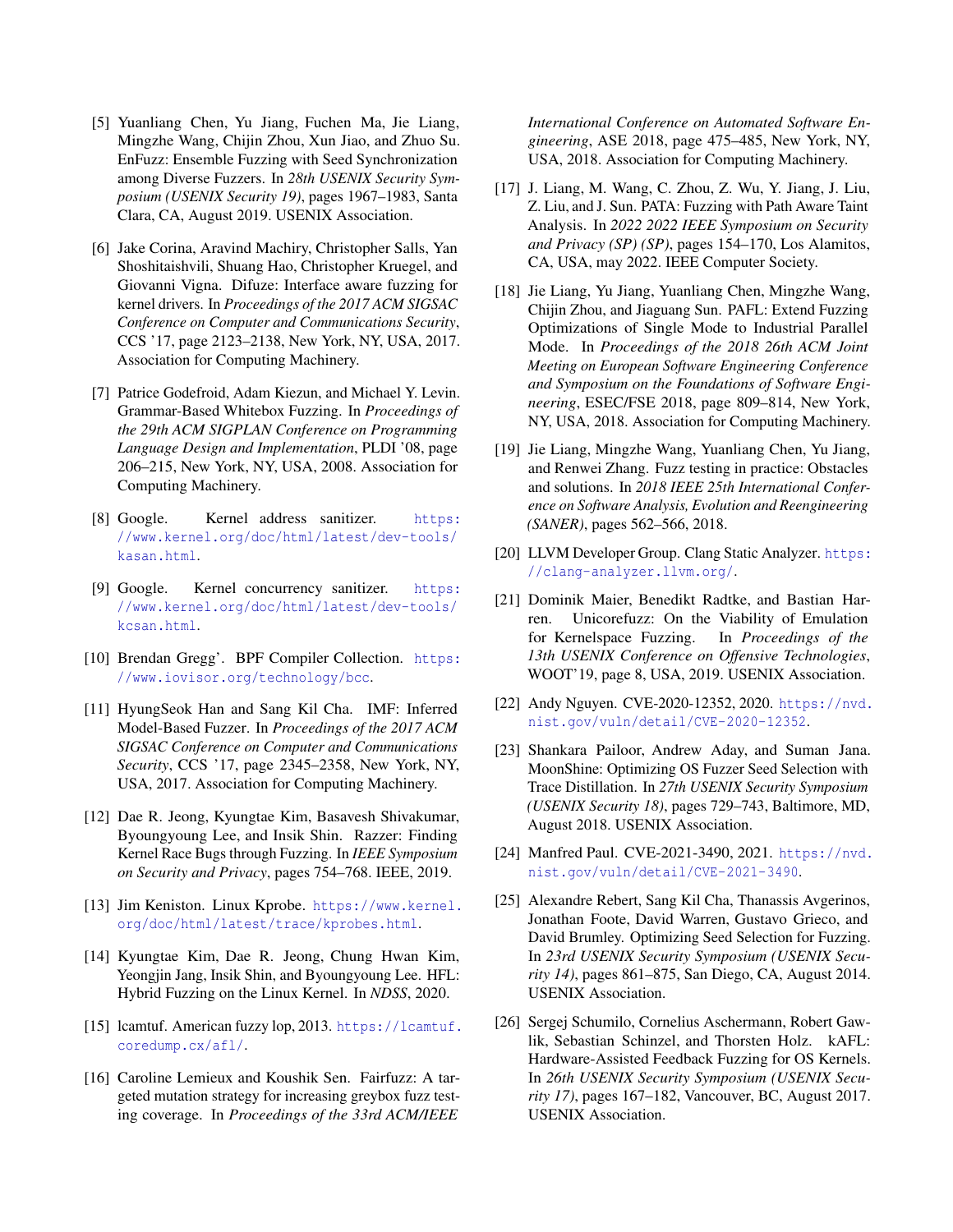- <span id="page-13-4"></span>[27] Konstantin Serebryany, Derek Bruening, Alexander Potapenko, and Dmitry Vyukov. AddressSanitizer: A Fast Address Sanity Checker. In *Proceedings of the 2012 USENIX Conference on Annual Technical Conference*, USENIX ATC'12, page 28, USA, 2012. USENIX Association.
- <span id="page-13-5"></span>[28] Konstantin Serebryany and Timur Iskhodzhanov. Threadsanitizer: Data race detection in practice. In *Proceedings of the Workshop on Binary Instrumentation and Applications*, WBIA '09, page 62–71, New York, NY, USA, 2009. Association for Computing Machinery.
- <span id="page-13-9"></span>[29] Yuheng Shen, Hao Sun, Yu Jiang, Heyuan Shi, Yixiao Yang, and Wanli Chang. Rtkaller: State-Aware Task Generation for RTOS Fuzzing. *ACM Trans. Embed. Comput. Syst.*, 20(5s), sep 2021.
- <span id="page-13-12"></span>[30] Hao Sun, Yuheng Shen, Cong Wang, Jianzhong Liu, Yu Jiang, Ting Chen, and Aiguo Cui. *HEALER: Relation Learning Guided Kernel Fuzzing*, page 344–358. Association for Computing Machinery, New York, NY, USA, 2021.
- <span id="page-13-1"></span>[31] Dmitry Vyukov and Andrey Konovalov. Syzbot, 2015. <https://syzkaller.appspot.com/upstream>.
- <span id="page-13-3"></span>[32] Dmitry Vyukov and Andrey Konovalov. Syzbot Dashboard, 2015. [https://storage.googleapis.com/](https://storage.googleapis.com/syzkaller/cover/ci-qemu-upstream.html) [syzkaller/cover/ci-qemu-upstream.html](https://storage.googleapis.com/syzkaller/cover/ci-qemu-upstream.html).
- <span id="page-13-0"></span>[33] Dmitry Vyukov and Andrey Konovalov. Syzkaller: an unsupervised coverage-guided kernel fuzzer, 2015. <https://github.com/google/syzkaller>.
- <span id="page-13-2"></span>[34] Dmitry Vyukov and Andrey Konovalov. Syzlang: System Call Description Language, 2015. [https://github.com/google/syzkaller/blob/](https://github.com/google/syzkaller/blob/master/docs/syscall_descriptions_syntax.md) [master/docs/syscall\\_descriptions\\_syntax.md](https://github.com/google/syzkaller/blob/master/docs/syscall_descriptions_syntax.md).
- <span id="page-13-10"></span>[35] Daimeng Wang, Zheng Zhang, Hang Zhang, Zhiyun Qian, Srikanth V. Krishnamurthy, and Nael Abu-Ghazaleh. SyzVegas: Beating Kernel Fuzzing Odds with Reinforcement Learning. In *30th USENIX Security Symposium (USENIX Security 21)*, pages 2741–2758. USENIX Association, August 2021.
- <span id="page-13-6"></span>[36] Mingzhe Wang, Jie Liang, Yuanliang Chen, Yu Jiang, Xun Jiao, Han Liu, Xibin Zhao, and Jiaguang Sun. SAFL: Increasing and Accelerating Testing Coverage with Symbolic Execution and Guided Fuzzing. In *Proceedings of the 40th International Conference on Software Engineering: Companion Proceeedings*, ICSE '18, page 61–64, New York, NY, USA, 2018. Association for Computing Machinery.
- <span id="page-13-8"></span>[37] Mingzhe Wang, Jie Liang, Chijin Zhou, Yu Jiang, Rui Wang, Chengnian Sun, and Jiaguang Sun. RIFF: Reduced Instruction Footprint for Coverage-Guided Fuzzing. In *2021 USENIX Annual Technical Conference (USENIX ATC 21)*, pages 147–159. USENIX Association, July 2021.
- <span id="page-13-11"></span>[38] Meng Xu, Sanidhya Kashyap, Hanqing Zhao, and Taesoo Kim. Krace: Data Race Fuzzing for Kernel File Systems. In *2020 IEEE Symposium on Security and Privacy (SP)*, pages 1643–1660, 2020.
- <span id="page-13-13"></span>[39] Zhongxing Xu, Ted Kremenek, and Jian Zhang. A memory model for static analysis of c programs. In *Proceedings of the 4th International Conference on Leveraging Applications of Formal Methods, Verification, and Validation - Volume Part I*, ISoLA'10, page 535–548, Berlin, Heidelberg, 2010. Springer-Verlag.
- <span id="page-13-7"></span>[40] Mingrui Zhang, Jianzhong Liu, Fuchen Ma, Huafeng Zhang, and Yu Jiang. Intelligen: automatic driver synthesis for fuzz testing. In *2021 IEEE/ACM 43rd International Conference on Software Engineering: Software Engineering in Practice (ICSE-SEIP)*, pages 318–327. IEEE, 2021.